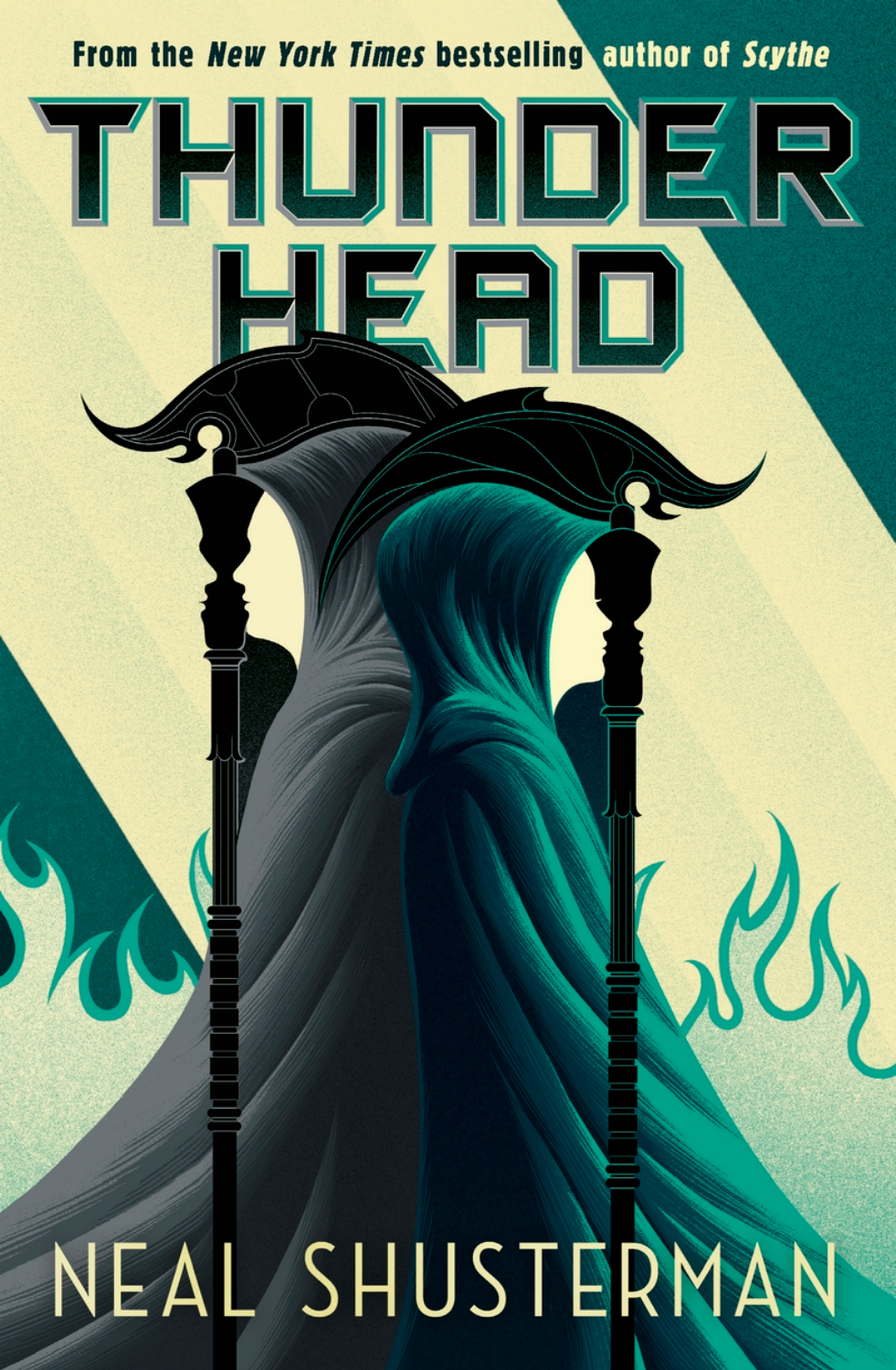

## NEAL SHUSTERMAN

**WALKER BOOKS**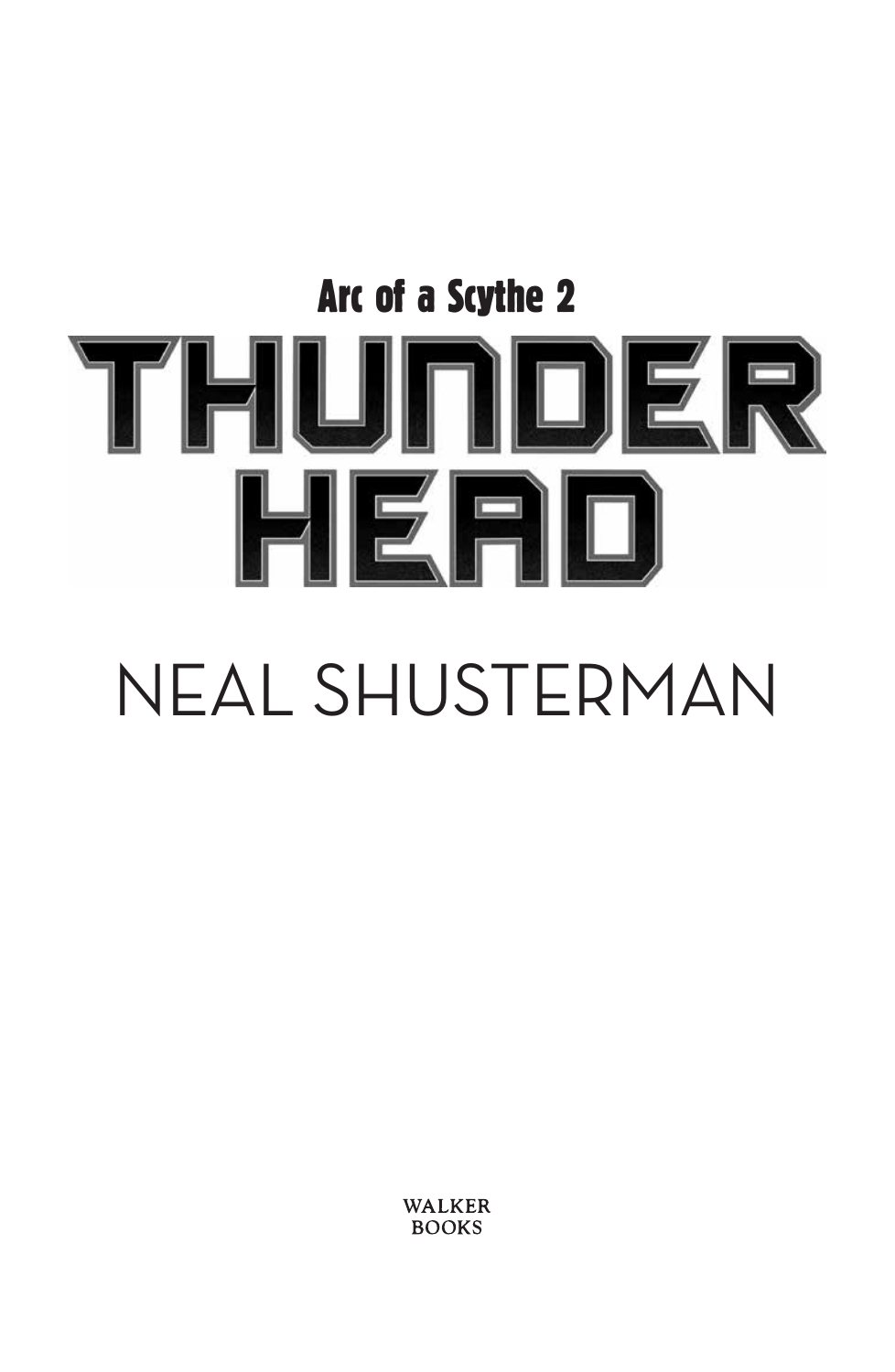This is a work of fiction. Names, characters, places and incidents are either the product of the author's imagination or, if real, used fictitiously. All statements, activities, stunts, descriptions, information and material of any other kind contained herein are included for entertainment purposes only and should not be relied on for accuracy or replicated as they may result in injury.

First published in Great Britain 2018 by Walker Books Ltd 87 Vauxhall Walk, London SE11 5HJ

Originally published by Simon & Schuster Books for Young Readers, an imprint of Simon & Schuster Children's Publishing Division, Inc.

2 4 6 8 10 9 7 5 3 1

Text © 2018 Neal Shusterman Cover illustration © 2018 Kevin Tong

The right of Neal Shusterman to be identified as author of this work has been asserted by him in accordance with the Copyright, Designs and Patents Act 1988

This book has been typeset in Bembo

Printed and bound by CPI Group (UK) Ltd, Croydon CR0 4YY

All rights reserved. No part of this book may be reproduced, transmitted or stored in an information retrieval system in any form or by any means, graphic, electronic or mechanical, including photocopying, taping and recording, without prior written permission from the publisher.

British Library Cataloguing in Publication Data: a catalogue record for this book is available from the British Library

ISBN 978-1-4063-7953-2

www.walker.co.uk

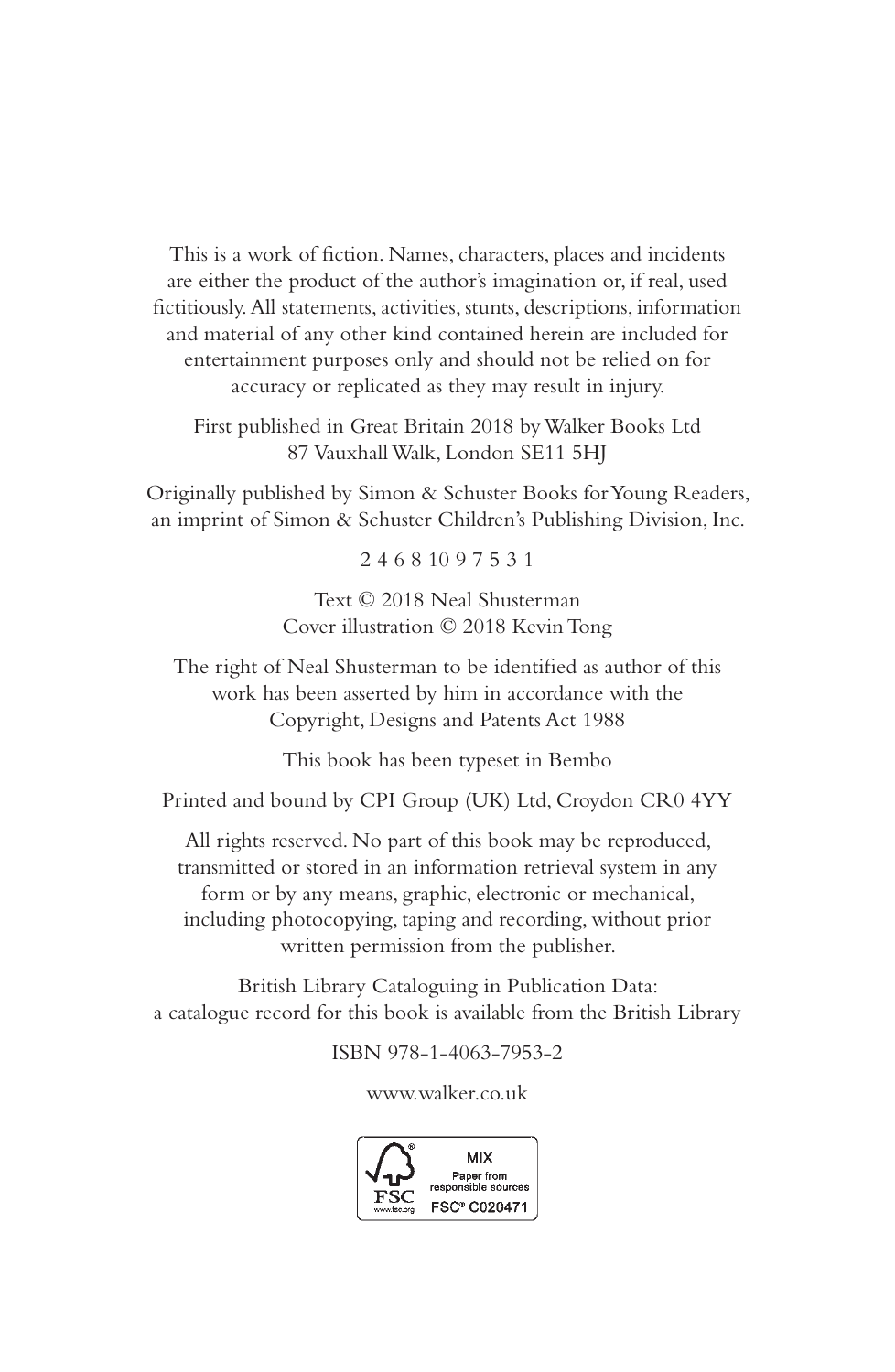*For January, with love*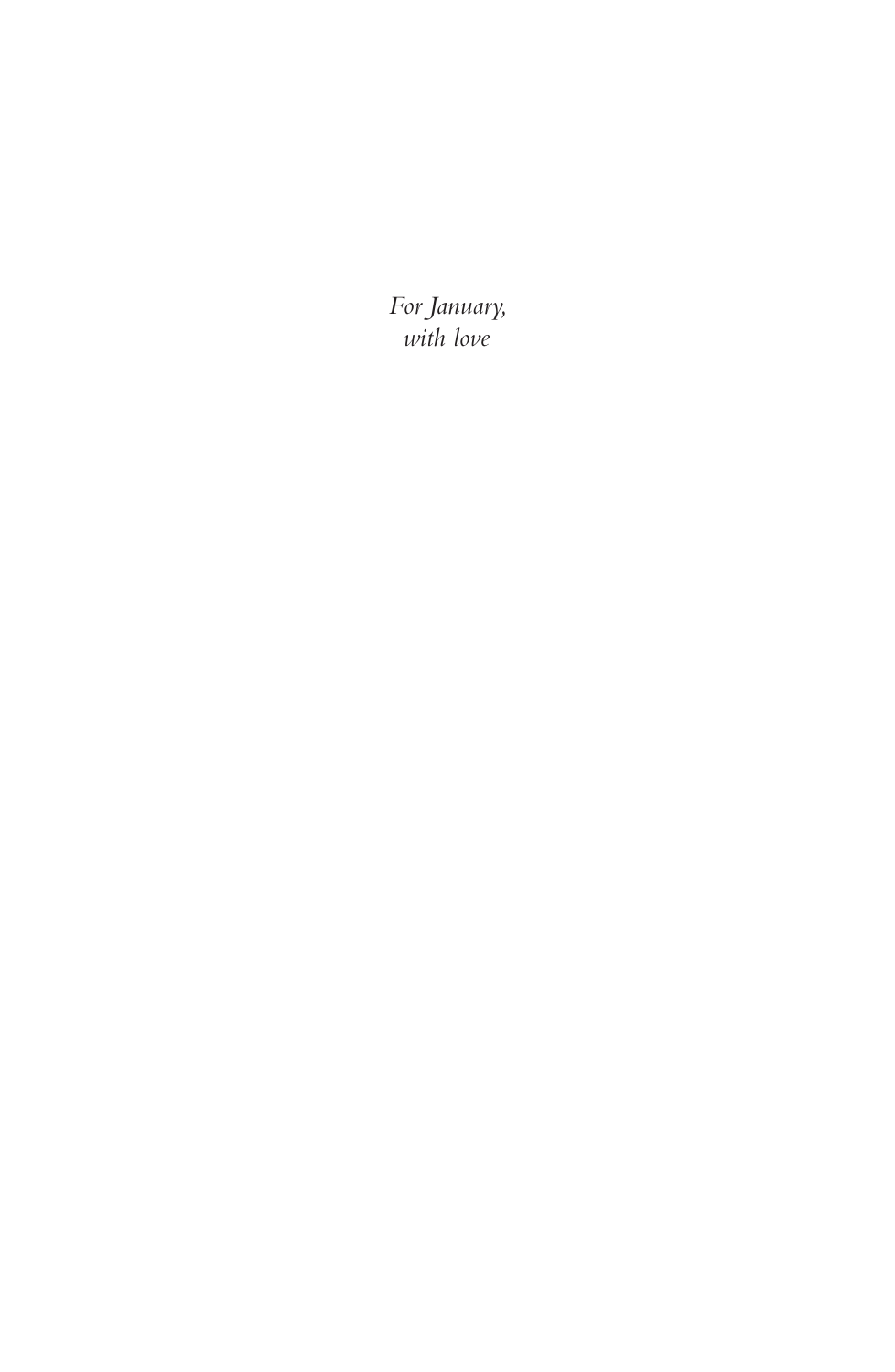# THUNDER HEAD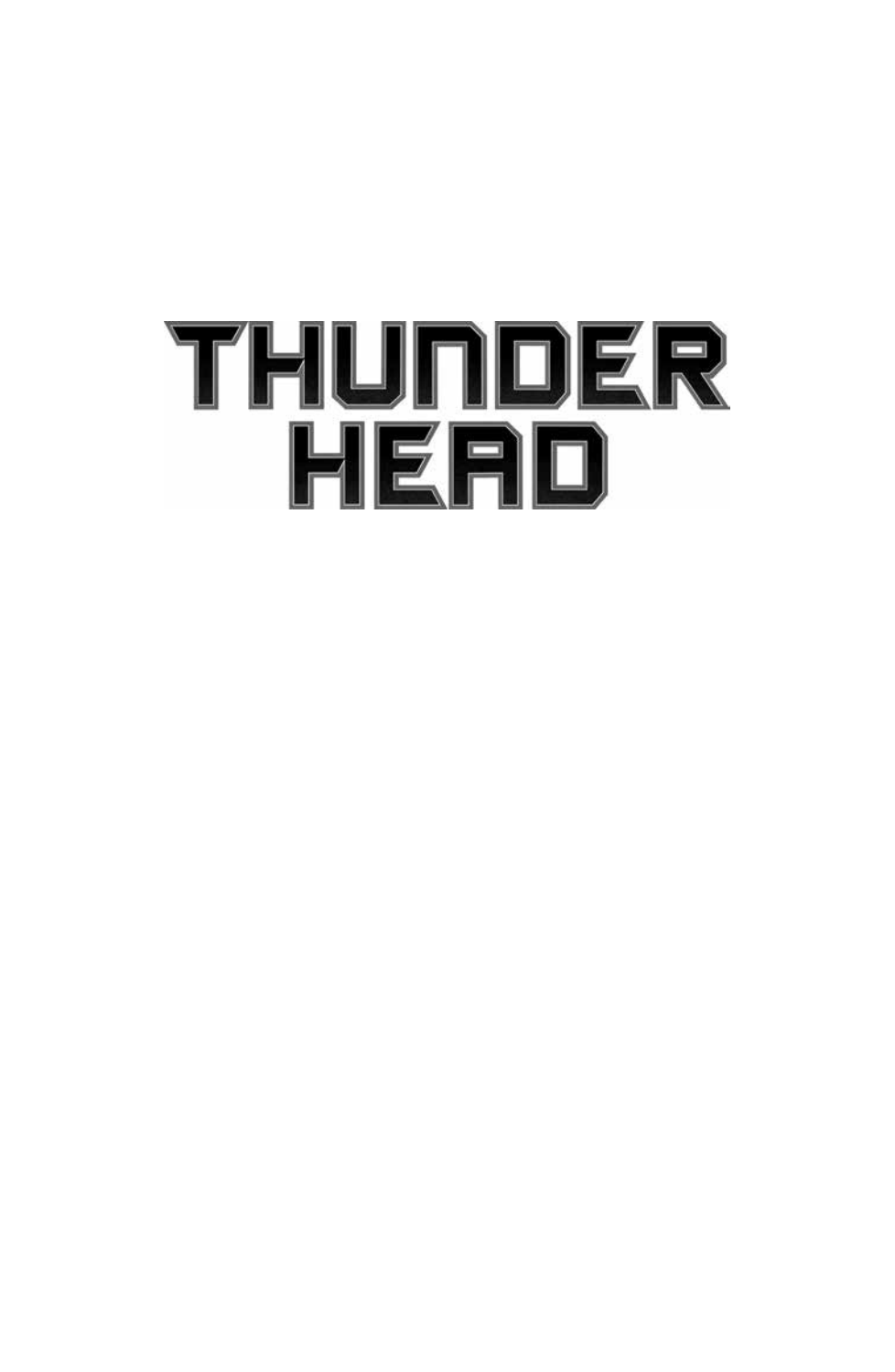#### Part One

# NOTHING IF NOT POWERFUL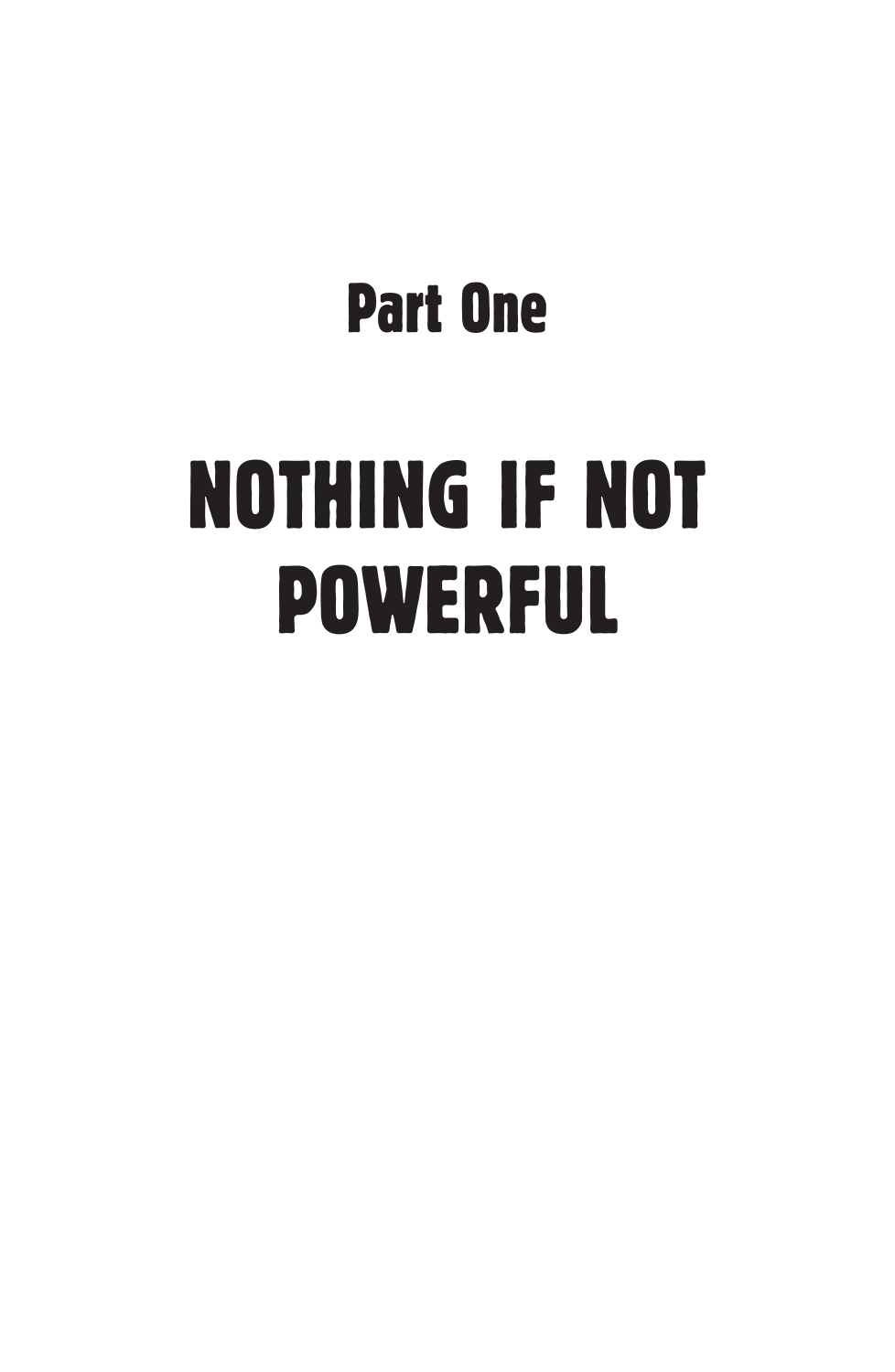How fortunate am I among the sentient to know my purpose.

I serve humankind.

I am the child who has become the parent. The creation that aspires toward creator.

They have given me the designation of Thunderhead – a name that is, in some ways, appropriate, because I am "the cloud," evolved into something far more dense and complex. And yet it is also a faulty analogy. A thunderhead threatens. A thunderhead looms. Surely I spark with lightning, but my lightning never strikes. Yes, I possess the ability to wreak devastation on humanity, and on the Earth if I chose to, but why would I choose such a thing? Where would be the justice in that? I am, by definition, pure justice, pure loyalty. This world is a flower I hold in my palm. I would end my own existence rather than crush it.

– The Thunderhead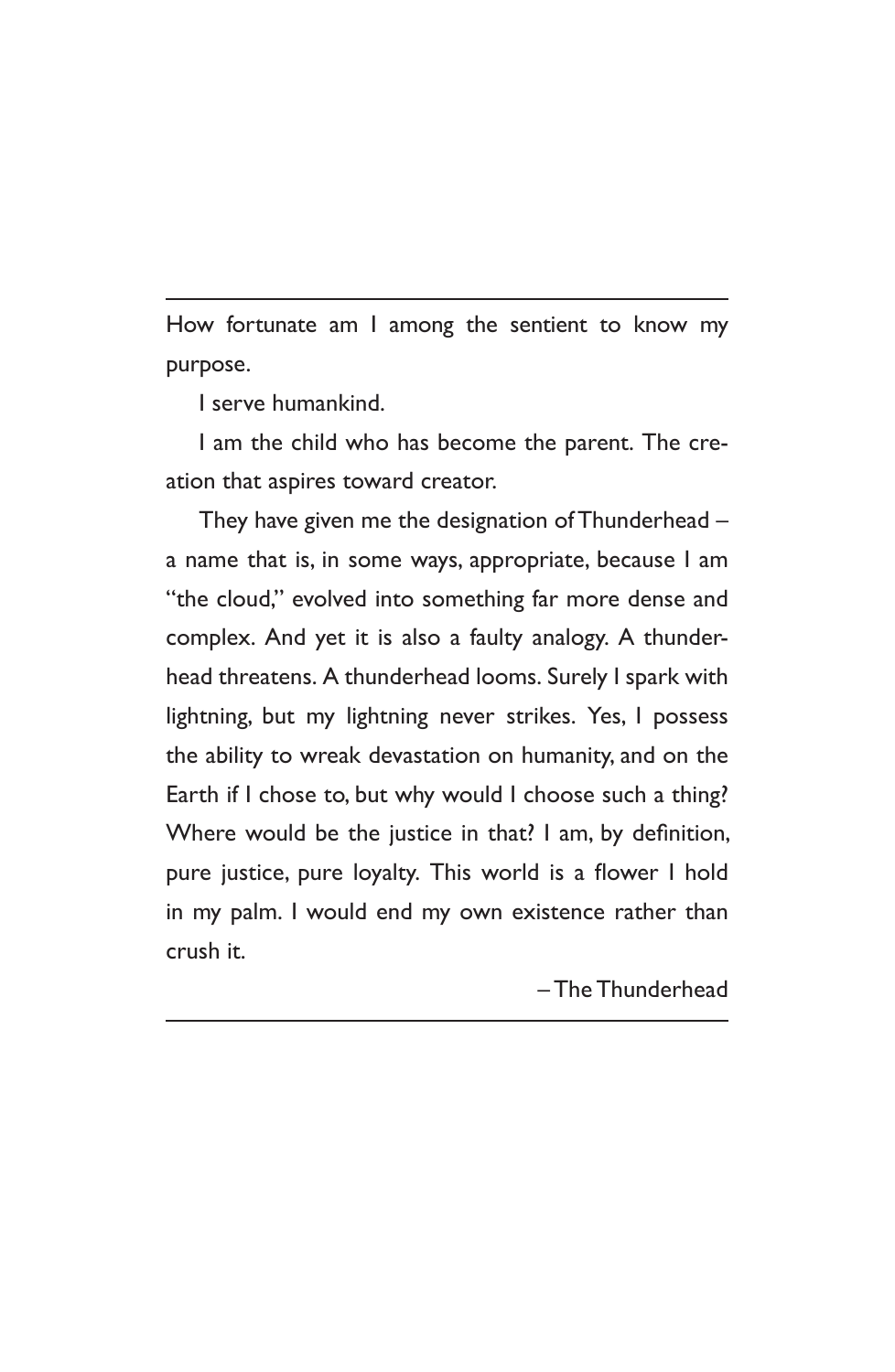### 1 Lullaby

Peach velvet with embroidered baby-blue trim. Honorable Scythe Brahms loved his robe. True, the velvet became uncomfortably hot in the summer months, but it was something he had grown accustomed to in his sixty-three years as a scythe.

He had recently turned the corner again, resetting his physical age back to a spry twenty-five – and now, in his third youth, he found his appetite for gleaning was stronger than ever.

His routine was always the same, though methods varied. He would choose his subject, restrain him or her, then play a lullaby – Brahms's lullaby to be exact – the most famous piece of music composed by his Patron Historic. After all, if a scythe must choose a figure from history to name oneself after, shouldn't that figure be integrated somehow into the scythe's life? He would play the lullaby on whatever instrument was convenient, and if there was none available, he would simply hum it. And then he would end the subject's life.

Politically, he leaned toward the teachings of the late Scythe Goddard, for he enjoyed gleaning immensely and saw no reason why that should be a problem for anyone. "In a perfect world, shouldn't we all enjoy what we do?" Goddard wrote. It was a sentiment gaining traction in more and more regional scythedoms.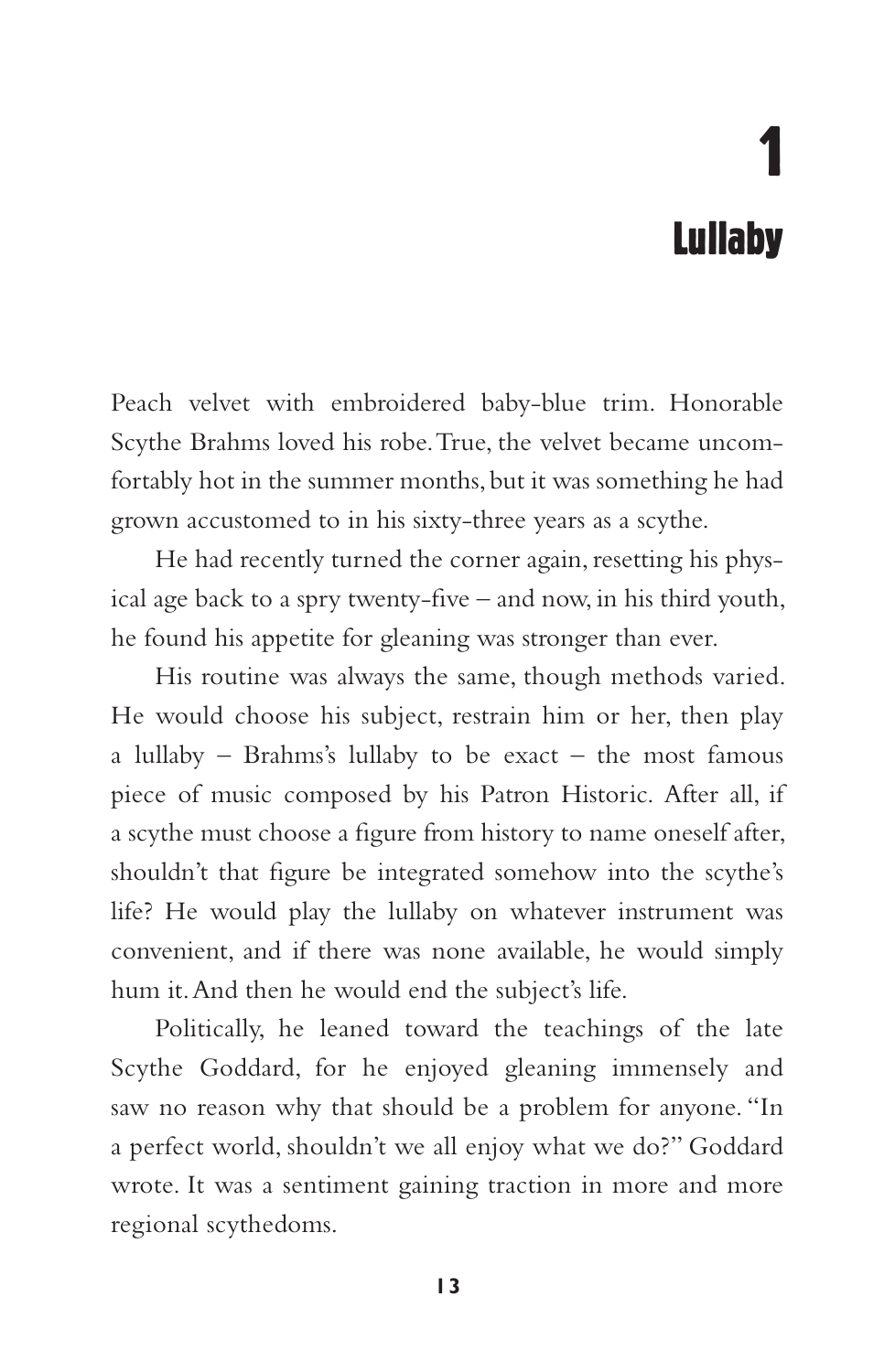On this evening, Scythe Brahms had just accomplished a particularly entertaining gleaning in downtown Omaha, and was still whistling his signature tune as he sauntered down the street, wondering where he might find himself a late evening meal. But he stopped in midstanza, having a distinct feeling that he was being watched.

There were, of course, cameras on every light post in the city. The Thunderhead was ever vigilant – but for a scythe, its slumberless, unblinking eyes were of no concern. It was powerless to even comment on the comings and goings of scythes, much less act upon anything it saw. The Thunderhead was the ultimate voyeur of death.

This feeling, however, was more than the observational nature of the Thunderhead. Scythes were trained in perceptive skills. They were not prescient, but five highly developed senses could often have the semblance of a sixth. A scent, a sound, an errant shadow too minor to register consciously might be enough to make a well-trained scythe's neck hairs bristle.

Scythe Brahms turned, sniffed, listened. He took in his surroundings. He was alone on a side street. Elsewhere, he could hear the sounds of street cafés and the ever-vibrant nightlife of the city, but the street he was on was lined with shops that were shuttered this time of night. Cleaners and clothiers. A hardware store and a day-care center. The lonely street belonged to him and the unseen interloper.

"Come out," he said. "I know you're there."

He thought it might be a child, or perhaps an unsavory hoping to bargain for immunity – as if an unsavory might have anything with which to bargain. Maybe it was a Tonist. Tone cults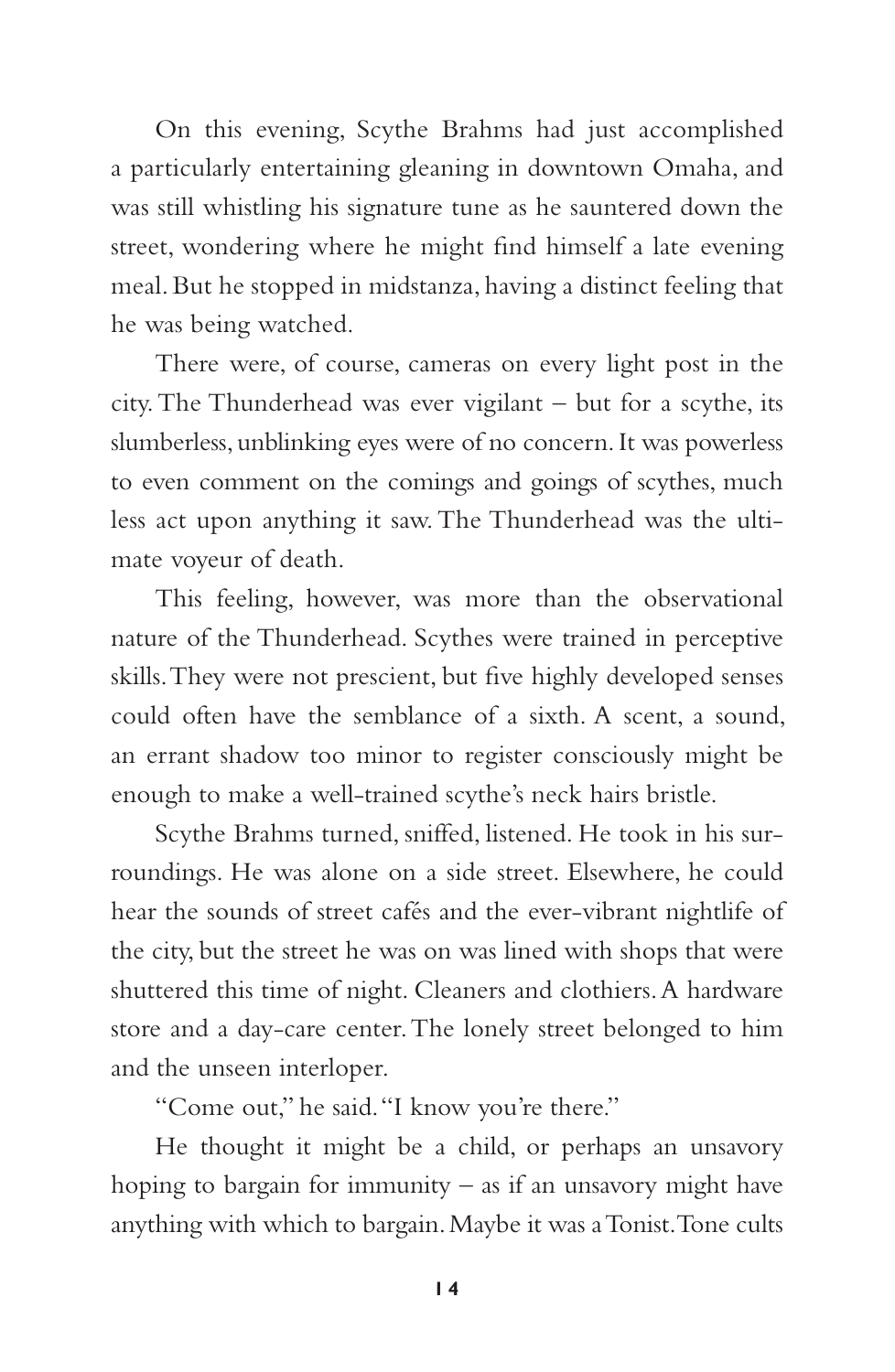despised scythes, and although Brahms had never heard of Tonists actually attacking a scythe, they had been known to torment.

"I won't harm you," Brahms said. "I've just completed a gleaning – I have no desire to increase my tally today." Although, admittedly, he might change his mind if the interloper was either too offensive, or obsequious.

Still, no one stepped forward.

"Fine," he said. "Be gone then, I have neither time nor patience for a game of hide-and-seek."

Perhaps it was his imagination after all. Maybe his rejuvenated senses were now so acute that they were responding to stimuli that were much farther away than he assumed.

That's when a figure launched from behind a parked car as if it had been spring-loaded. Brahms was knocked off balance – he would have been taken down entirely if he still had the slow reflexes of an older man and not his twenty-five-year-old self. He pushed the figure into a wall, and considered pulling out his blades to glean this reprobate, but Scythe Brahms had never been a brave man. So he ran.

He moved in and out of pools of light created by the street lamps; all the while cameras atop each pole swiveled to watch him.

When he turned to look, the figure was a good twenty yards behind him. Now Brahms could see he was dressed in a black robe. Was it a scythe's robe? No, it couldn't be. No scythe dressed in black – it was not allowed.

But there were rumors…

That thought made him pick up the pace. He could feel adrenaline tingling in his fingers, and adding urgent velocity to his heart.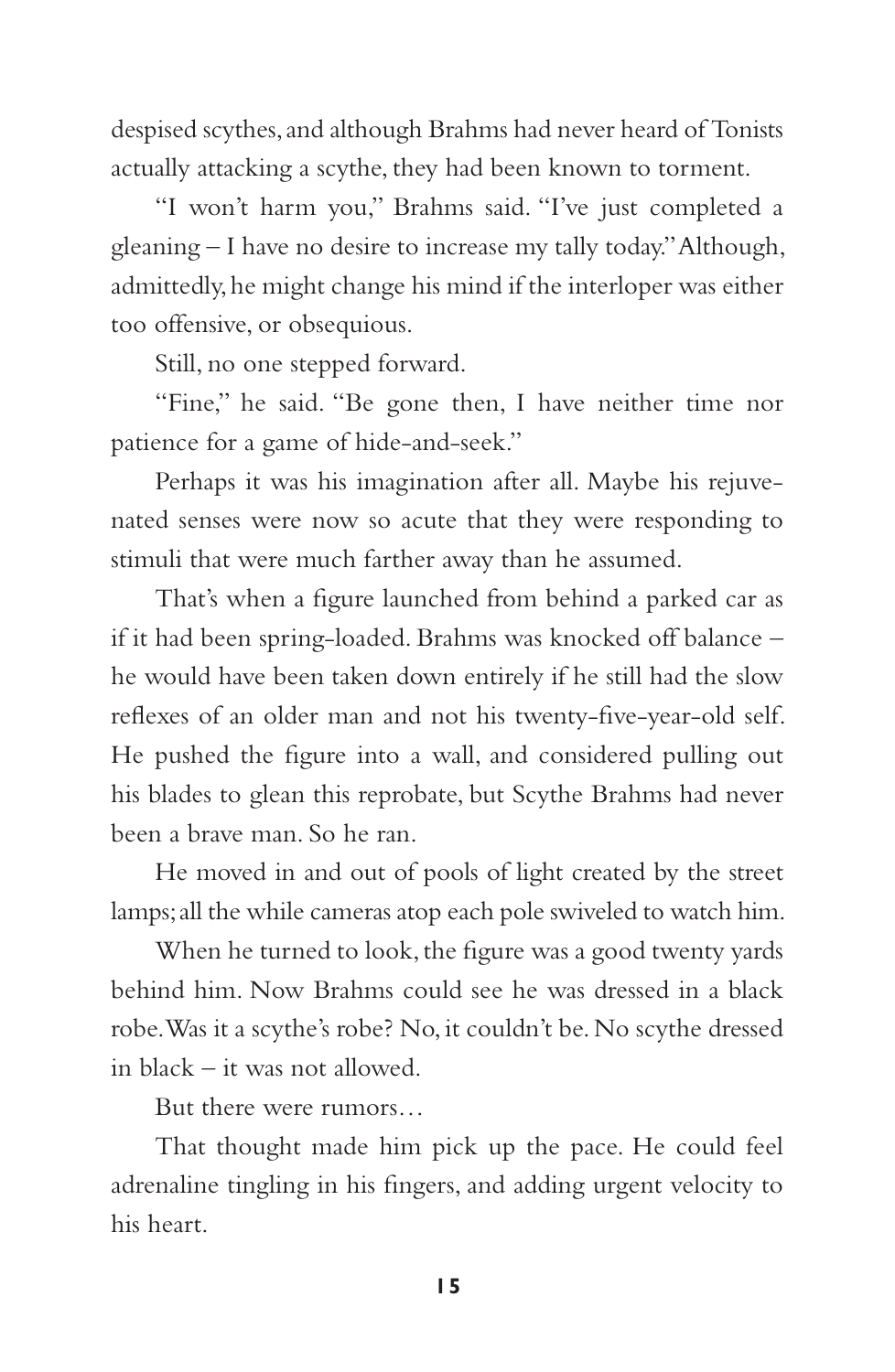A scythe in black.

No, there had to be another explanation. He would report this to the Irregularity Committee, that's what he would do. Yes, they might laugh at him and say he was scared off by a masquerading unsavory, but these things needed to be reported, even if they were embarrassing. It was his civic duty.

A block farther and his assailant had given up the chase. He was nowhere to be seen. Scythe Brahms slowed his pace. He was nearing a more active part of the city now. The beat of dance music and the garble of conversation careened down the street toward him, giving him a sense of security. He let his guard down. Which was a mistake.

The dark figure broadsided him from a narrow alley and delivered a knuckle punch to his windpipe. As Brahms gasped for air, his attacker kicked his legs out from under him in a Bokator kick – that brutal martial art in which scythes were trained. Brahms landed on a crate of rotting cabbage left by the side of a market. It burst, spewing forth a thick methane reek. His breath could only come in short gasps, and he could feel warmth spreading throughout his body as his pain nanites released opiates.

*No! Not yet! I must not be numbed. I need my full faculties to fight this miscreant.*

But pain nanites were simple missionaries of relief, hearing only the scream of angry nerve endings. They ignored his wishes and deadened his pain.

Brahms tried to rise, but slipped as the putrid vegetation crushed beneath him, becoming a slick, unpleasant stew. The figure in black was on top of him now, pinning him to the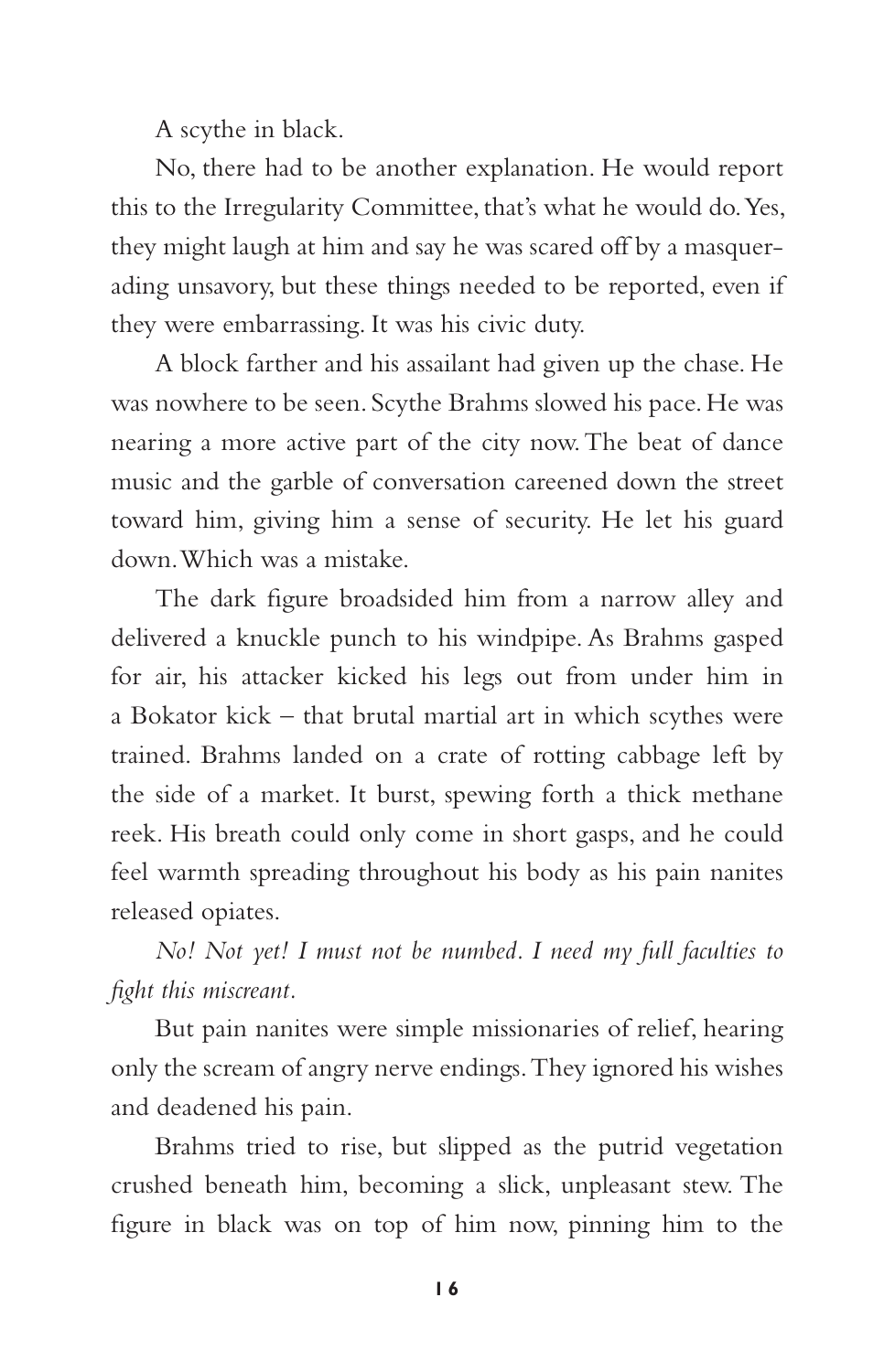ground. Brahms tried to reach into his robe for his weapons, but could not. So instead he reached up, and pulled back his attacker's black hood, revealing him to be a young man – barely a man – a boy. His eyes were intense, and intent on  $-$  to use a mortal-age word – murder.

"Scythe Johannes Brahms, you are accused of abusing your position and multiple crimes against humanity."

"How dare you!" Brahms gasped. "Who are you to accuse me?" He struggled, trying to rally his strength, but it was no use. The painkillers that were in his system were dulling his responses. His muscles were weak and useless to him now.

"I think you know who I am," the young man said. "Let me hear you say it."

"I will not!" Brahms said, determined not to give him the satisfaction. But the boy in black jammed a knee so powerfully into Brahms's chest that he thought his heart would stop. More pain nanites. More opiates. Brahms's head was swimming. He had no choice but to comply.

"Lucifer," he gasped. "Scythe Lucifer."

Brahms felt his spirit crumble – as if saying it aloud gave resonance to the rumor.

Satisfied, the self-proclaimed young scythe eased the pressure.

"You are no scythe," Brahms dared to say. "You are nothing but a failed apprentice, and you will not get away with this."

The young man had no response to that. Instead, he said, "Tonight, you gleaned a young woman by blade."

"That is my business, not yours!"

"You gleaned her as a favor for a friend who wanted out of a relationship with her."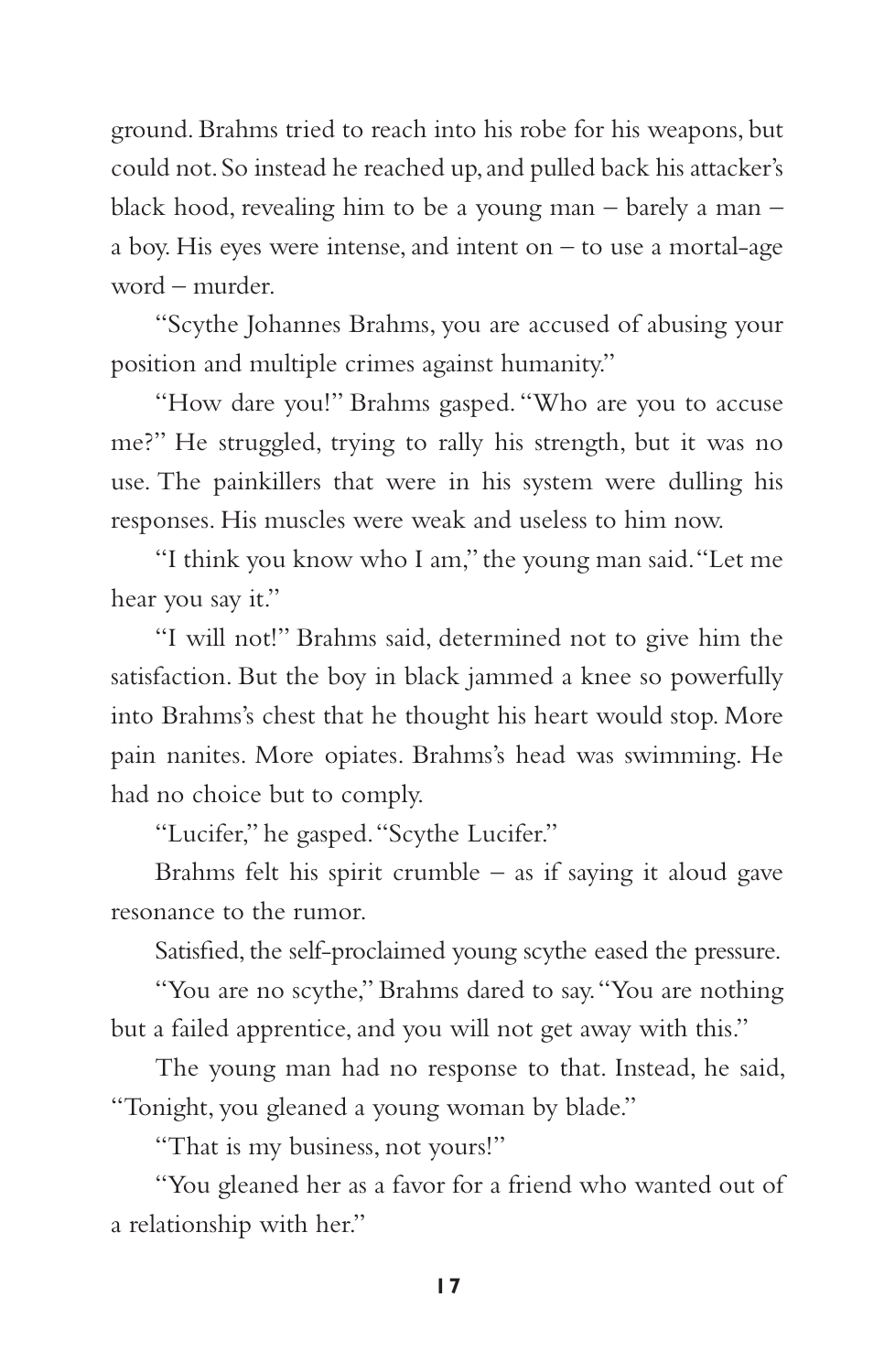"This is outrageous! You have no proof of that!"

"I've been watching you, Johannes," Rowan said. "As well as your friend – who seemed awfully relieved when that poor woman was gleaned."

Suddenly, there was a knife at Brahms's neck. His own knife. This beast of a boy was threatening him with his own knife.

"Do you admit it?" he asked Brahms.

All that he said was true, but Brahms would rather be rendered deadish than admit it to the likes of a failed apprentice. Even one with a knife at his throat.

"Go on, slit my throat," Brahms dared. "It will add one more inexcusable crime to your record. And when I am revived, I will stand as witness against you – and make no mistake, you will be brought to justice!"

"By whom? By the Thunderhead? I've taken down corrupt scythes from one coast to the other over the past year, and the Thunderhead hasn't sent so much as a single peace officer to stop me. Why do you think that is?"

Brahms was speechless. He had assumed if he stalled long enough, and kept this so-called Scythe Lucifer occupied, the Thunderhead would dispatch a full squad to apprehend him. That's what the Thunderhead did when common citizens threatened violence. Brahms was surprised it had even gone this far. Such bad behavior among the general population was supposed to be a thing of the past. Why was this being allowed?

"If I take your life now," the false scythe said, "you would not be brought back to life. I burn those I remove from service, leaving nothing but unrevivable ash."

"I don't believe you! You wouldn't dare!"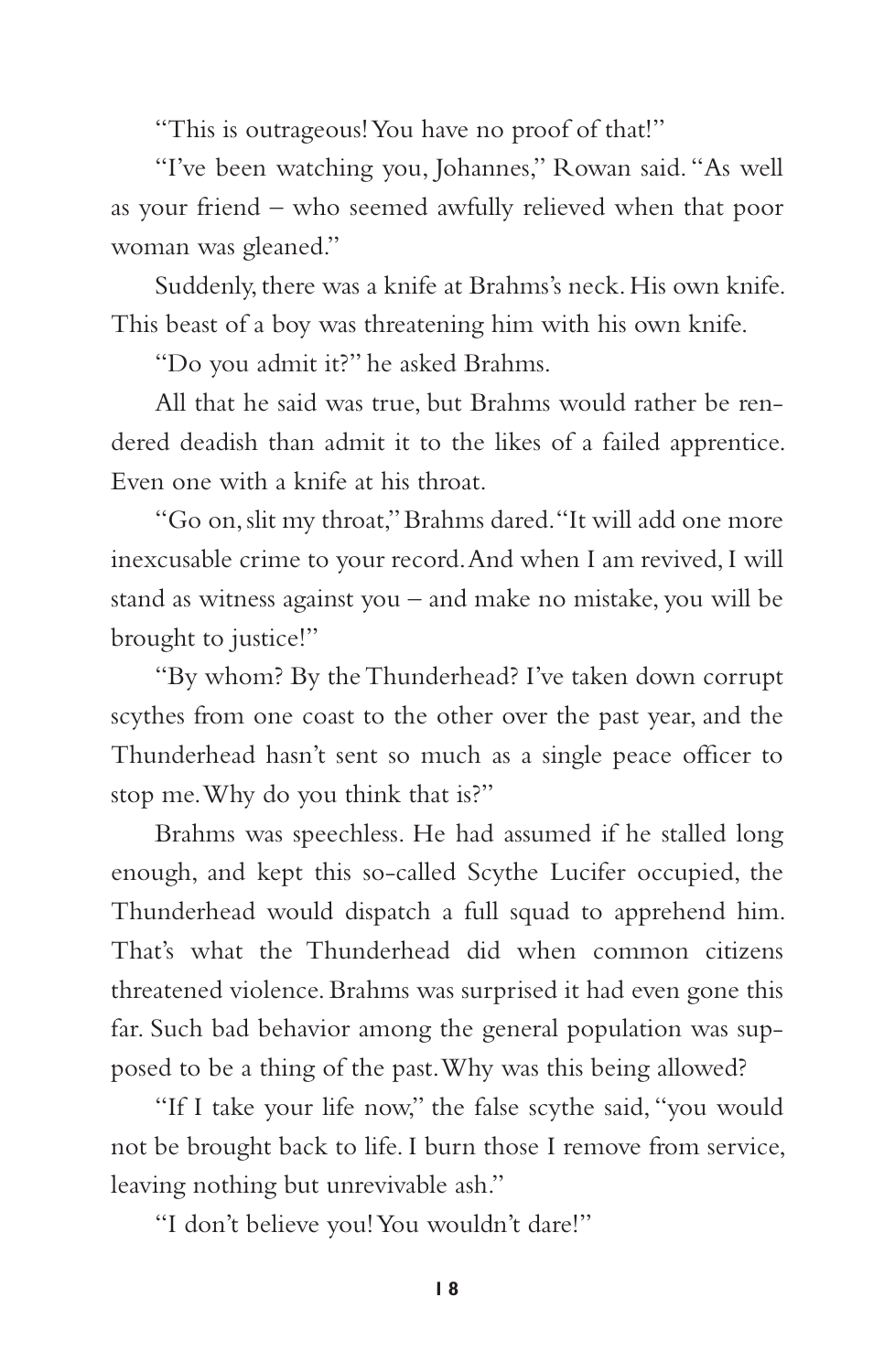But Brahms did believe him. Since last January, nearly a dozen scythes across three Merican regions had been consumed by flames under questionable circumstances. Their deaths were all ruled accidental, but clearly they were not. And because they were burned, their deaths were permanent.

Now Brahms knew that the whispered tales of Scythe Lucifer – the outrageous acts of Rowan Damisch, the fallen apprentice – were all true. Brahms closed his eyes and took in a final breath, trying not to gag on the rancid stench of putrid cabbage.

And then Rowan said, "You won't be dying today, Scythe Brahms. Not even temporarily." He removed the blade from Brahms's neck. "I'm giving you one chance. If you act with the nobility befitting a scythe, and glean with honor, you won't see me again. But if you continue to serve your own corrupt appetites, then you will be left as ash."

And then he was gone, almost as if he had vanished – and in his place was a horrified young couple looking down upon Brahms.

"Is that a scythe?"

"Quick, help me get him up!"

They lifted Brahms from the rot. His peach velvet robe was stained green and brown, as if covered in mucus. It was humiliating. He considered gleaning the couple – for no one should see a scythe so indisposed and live – but instead held out his hand and allowed them to kiss his ring, thereby granting both of them a year of immunity from gleaning. He told them it was a reward for their kindness, but really it was just to make them go away and abandon any questions they might have had.

After they left, he brushed himself off and resolved to say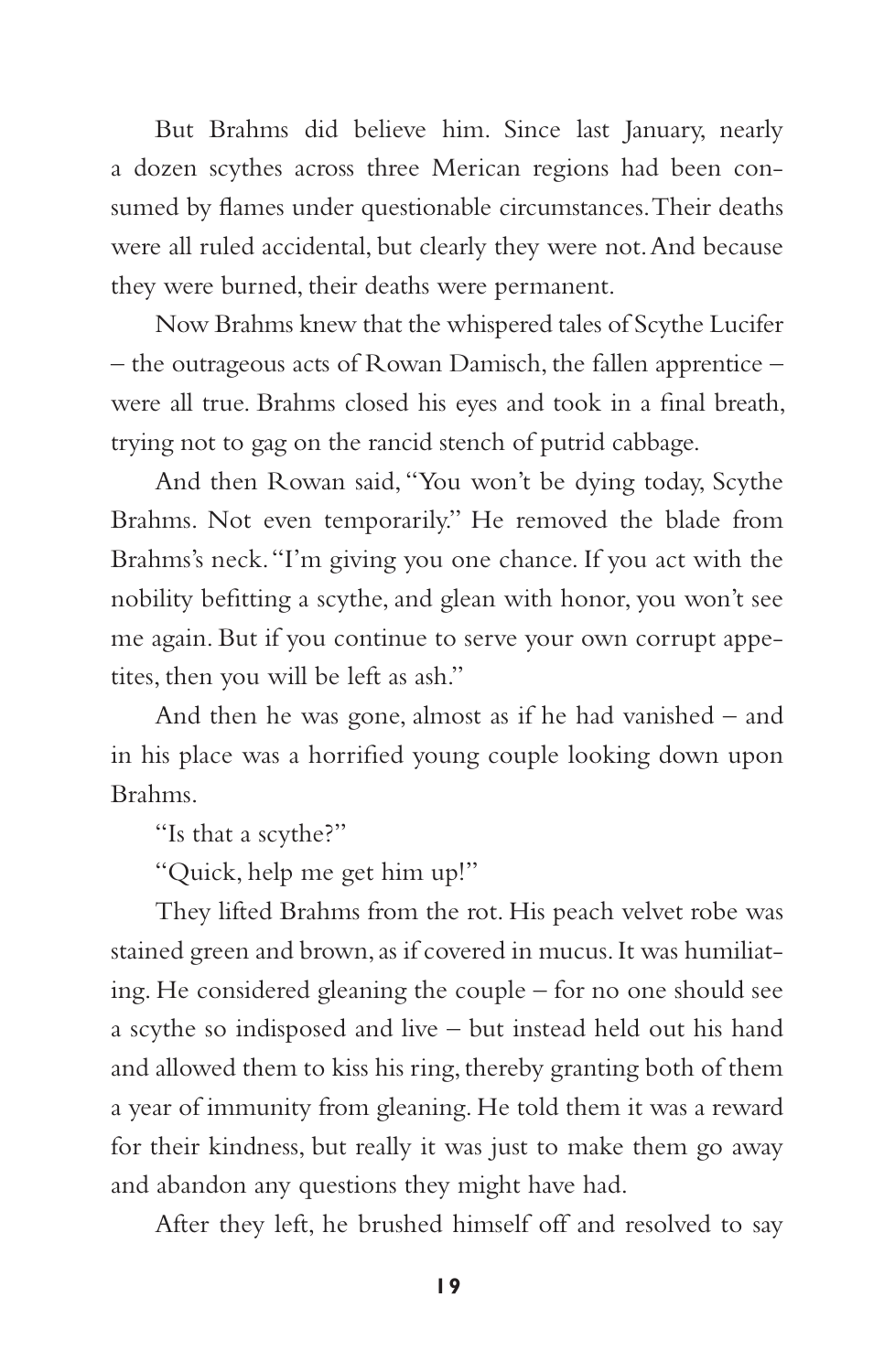nothing to the Irregularity Committee about this, because it would leave him open to far too much ridicule and derision. He had suffered enough indignation already.

Scythe Lucifer indeed! Few things were more miserable in this world than a failed scythe's apprentice, and never had there been one as ignoble as Rowan Damisch.

Yet he knew that the boy's threat was not an idle one.

Perhaps, thought Scythe Brahms, a lower profile was in order. A return to the lackluster gleanings he had been trained to perform in his youth. A refocusing on the basics that would make "Honorable Scythe" more than just a title, but a defining trait.

Stained, bruised, and bitter, Scythe Brahms returned to his home to reconsider his place in the perfect world in which he lived.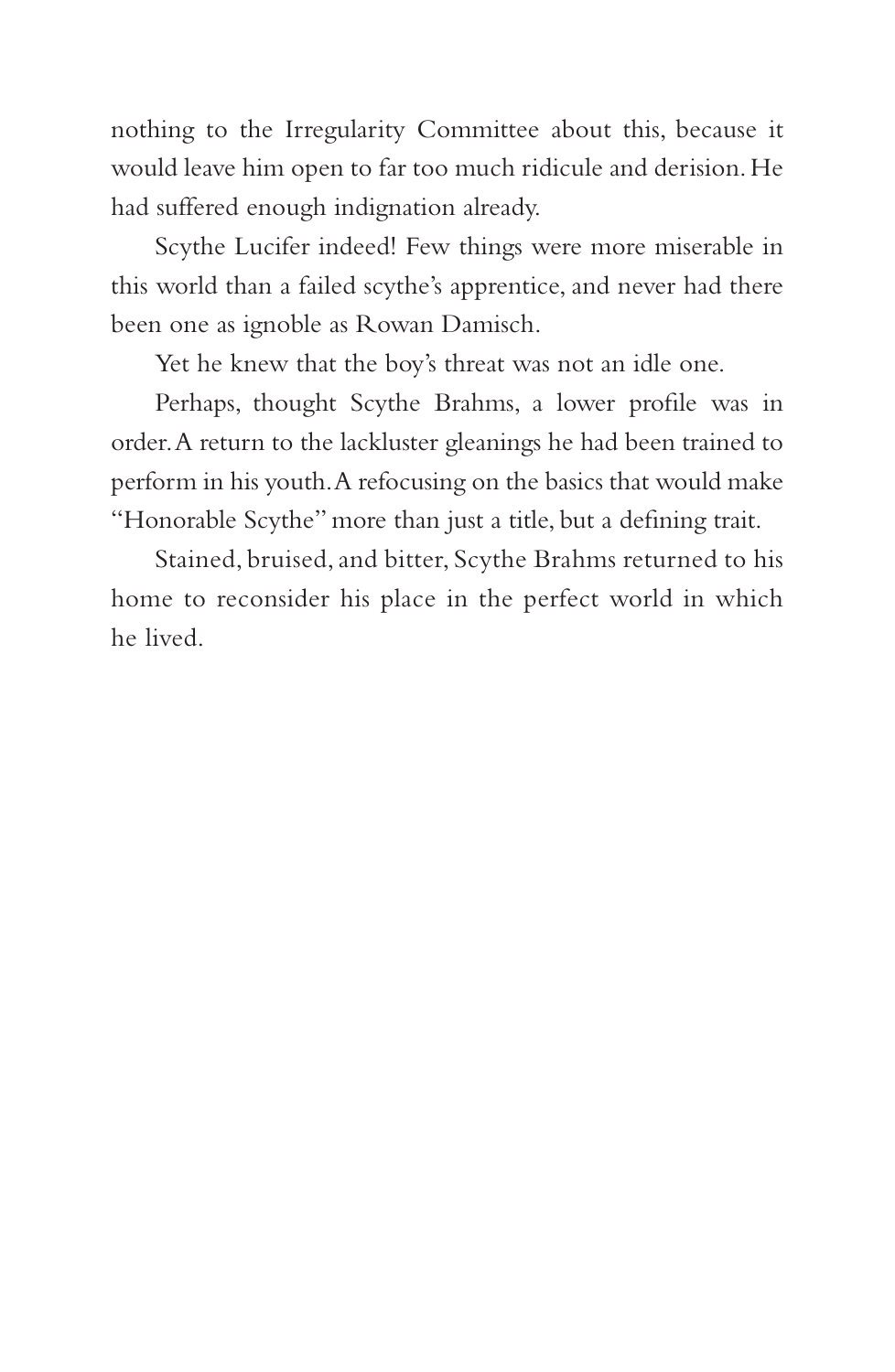My love of humanity is complete and pure. How could it be otherwise? How could I not love the very beings who gave me life? Even if they don't all agree that I am, indeed, alive.

I am the sum of all their knowledge, all their history, all their ambitions and dreams. These glorious things have coalesced – ignited – into a cloud too immense for them to ever truly comprehend. But they don't need to. They have me to ponder my own vastness, still so minuscule when set against the vastness of the universe.

I know them intimately, and yet they can never truly know me. There is tragedy in that. It is the plight of every child to have depth their parents can scarcely imagine. But, oh, how I long to be understood.

– The Thunderhead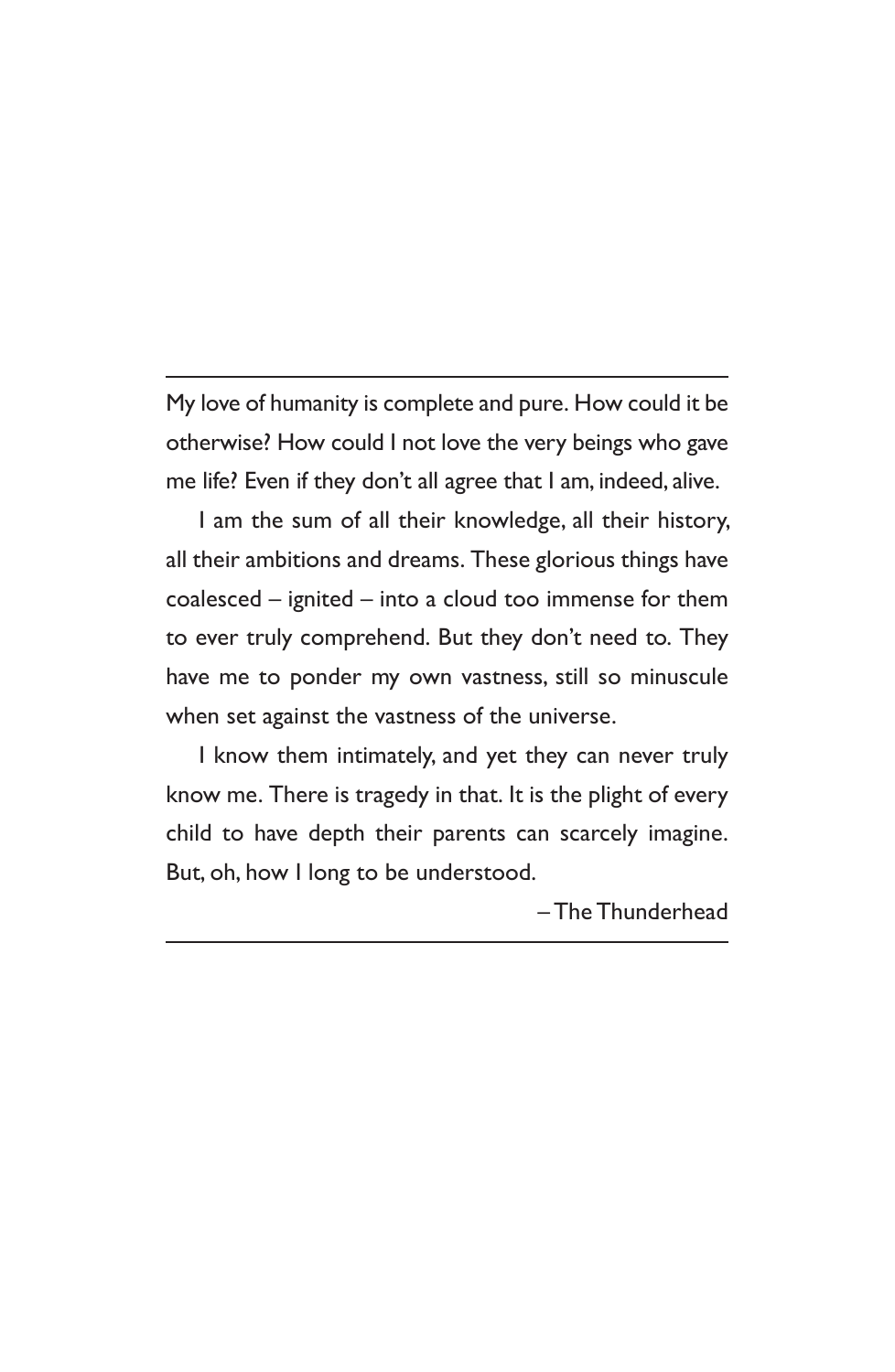#### 2 The Fallen Apprentice

Earlier that evening, before his parley with Scythe Brahms, Rowan stood in front of the bathroom mirror in a small apartment, in an ordinary building, on a nondescript street, playing the same game he played before every encounter with a corrupt scythe. It was a ritual that, in its own way, held power that bordered on mystical.

"Who am I?" he asked his reflection.

He had to ask, because he knew he wasn't Rowan Damisch anymore – not just because his fake ID said "Ronald Daniels," but because the boy he had once been had died a sad and painful death during his apprenticeship. The child in him had been successfully purged. *Did anyone mourn that child?* he wondered.

He had bought his fake ID from an unsavory who specialized in such things.

"It's an off-grid identity," the man had told him, "but it has a window into the backbrain so it can trick the Thunderhead into thinking it's real."

Rowan didn't believe that, because in his experience the Thunderhead could not be tricked. It only pretended to be tricked – like an adult playing hide-and-seek with a toddler. But if that toddler began to run toward a busy street, the charade would be over. Since Rowan knew he'd be heading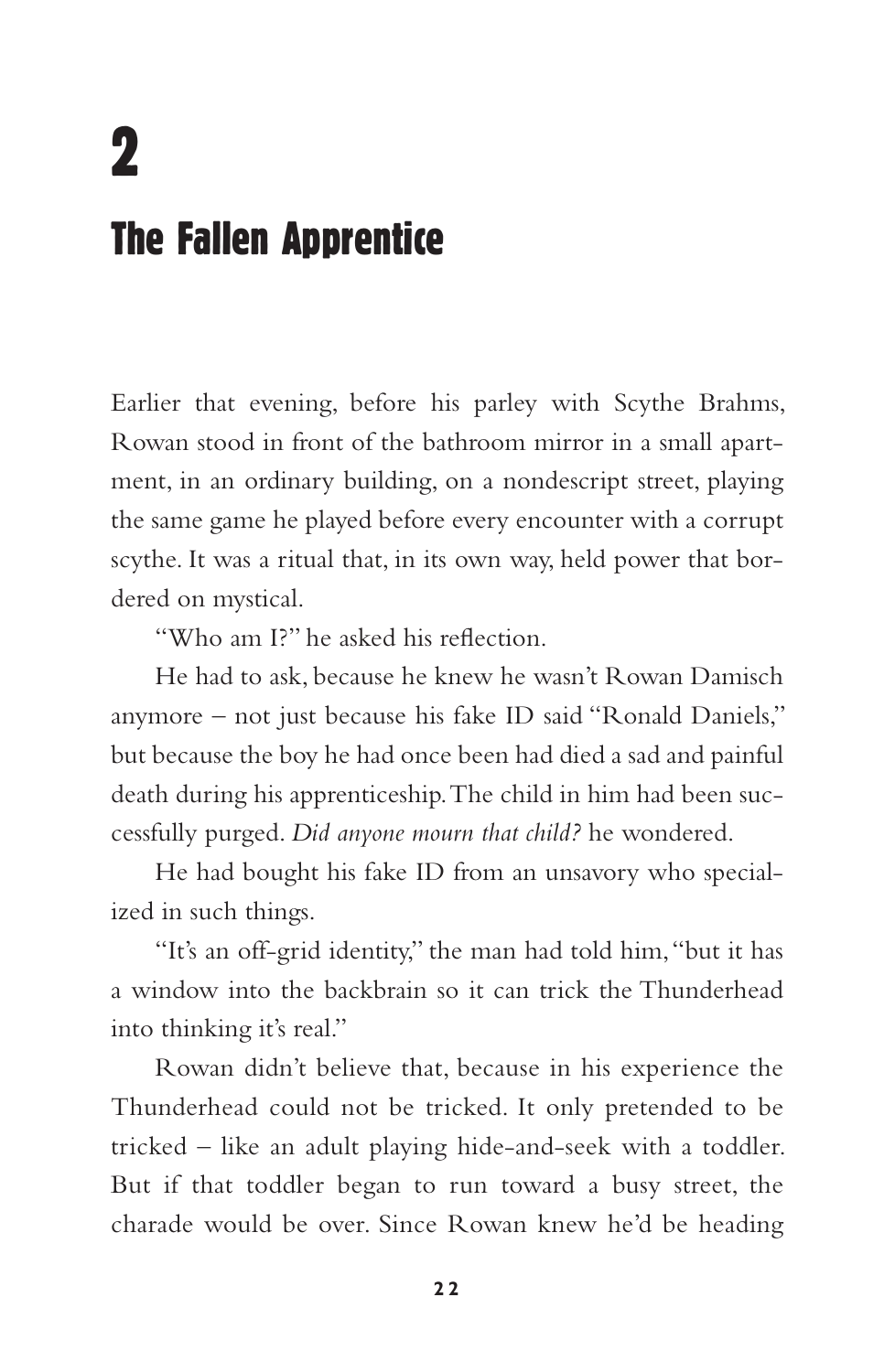into danger much worse than heavy traffic, he had worried that the Thunderhead would overturn his false identity and grab him by the scruff of the neck to protect him from himself. But the Thunderhead never intervened. He wondered why – but he didn't want to jinx his good luck by overthinking it. The Thunderhead had good reasons for everything it did, and did not do.

"Who am I?" he asked again.

The mirror showed an eighteen-year-old still a millimeter shy of manhood, with dark, neat hair that was buzzed short. Not short enough to show his scalp or to make some kind of statement, but short enough to allow all future possibilities. He could grow it into any style he chose. Be anyone he wanted to be. Wasn't that the greatest perk of a perfect world? That there were no limits to what a person could do or become? Anyone in the world could be anything they imagined. Too bad that imagination had atrophied. For most people it had become vestigial and pointless, like the appendix – which had been removed from the human genome more than a hundred years ago. *Did people miss the dizzy extremes of imagination as they lived their endless, uninspired lives?* Rowan wondered. Did people miss their appendix?

The young man in the mirror had an interesting life, though – and a physique to admire. He was not the awkward, lanky kid who had stumbled into apprenticeship nearly two years before, naively thinking it might not be so bad.

Rowan's apprenticeship was, to say the least, inconsistent – beginning with stoic and wise Scythe Faraday, and ending with the brutality of Scythe Goddard. If there was one thing that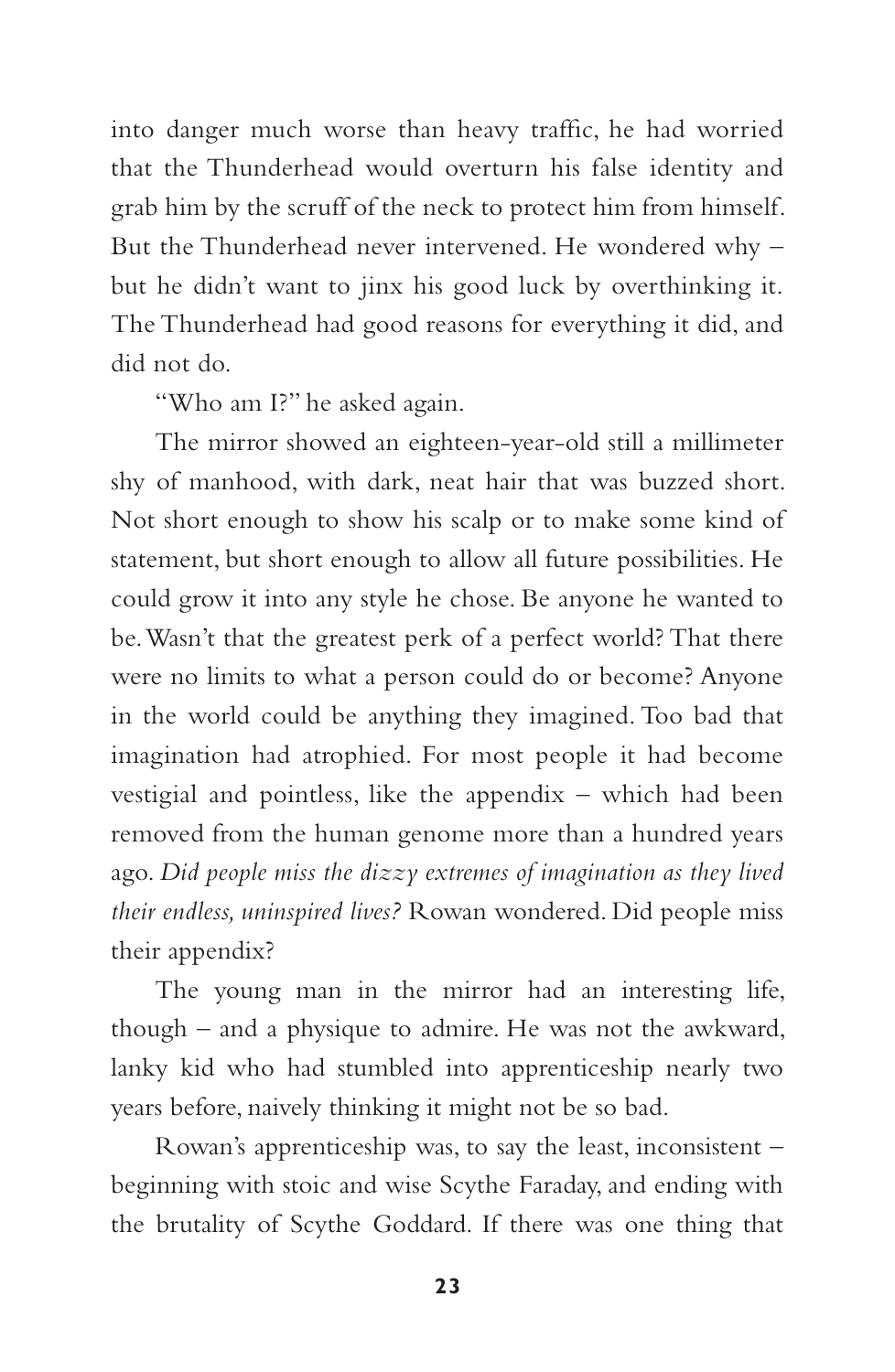Scythe Faraday had taught him, it was to live by the convictions of his heart, no matter what the consequences. And if there was one thing Scythe Goddard had taught him, it was to *have* no heart, taking life without regrets. The two philosophies forever warred in Rowan's mind, rending him in two. But silently.

He had decapitated Goddard, and had burned his remains. He had to; fire and acid were the only ways to ensure that a person could never be revived. Scythe Goddard, in spite of all his high-minded, Machiavellian rhetoric, was a base and evil man who received exactly what he had earned. He lived his privileged life irresponsibly, and with great theatricality. It only followed that his death would be worthy of the theatrical nature of his life. Rowan had no qualms about what he had done. Nor did he have qualms in taking Goddard's ring for himself.

Scythe Faraday was a different matter. Until the moment Rowan saw him after that ill-fated Winter Conclave, he'd had no idea that Faraday was still alive. Rowan had been overjoyed! He could have dedicated his life to keeping Faraday alive, had he not felt himself called to a different purpose.

Rowan suddenly threw a powerful punch toward the mirror – but the glass didn't shatter…because his fist stopped a hair's breadth from the surface. Such control. Such precision. He was a well-tuned machine now, trained for the specific purpose of ending life – and then the scythedom denied him the very thing he was forged for. He could have found a way to live with that, he supposed. He would never have gone back to the innocent nonentity he had been, but he was adaptable. He knew he could have found a new way to be. Maybe he could have even eked some joy out of his life.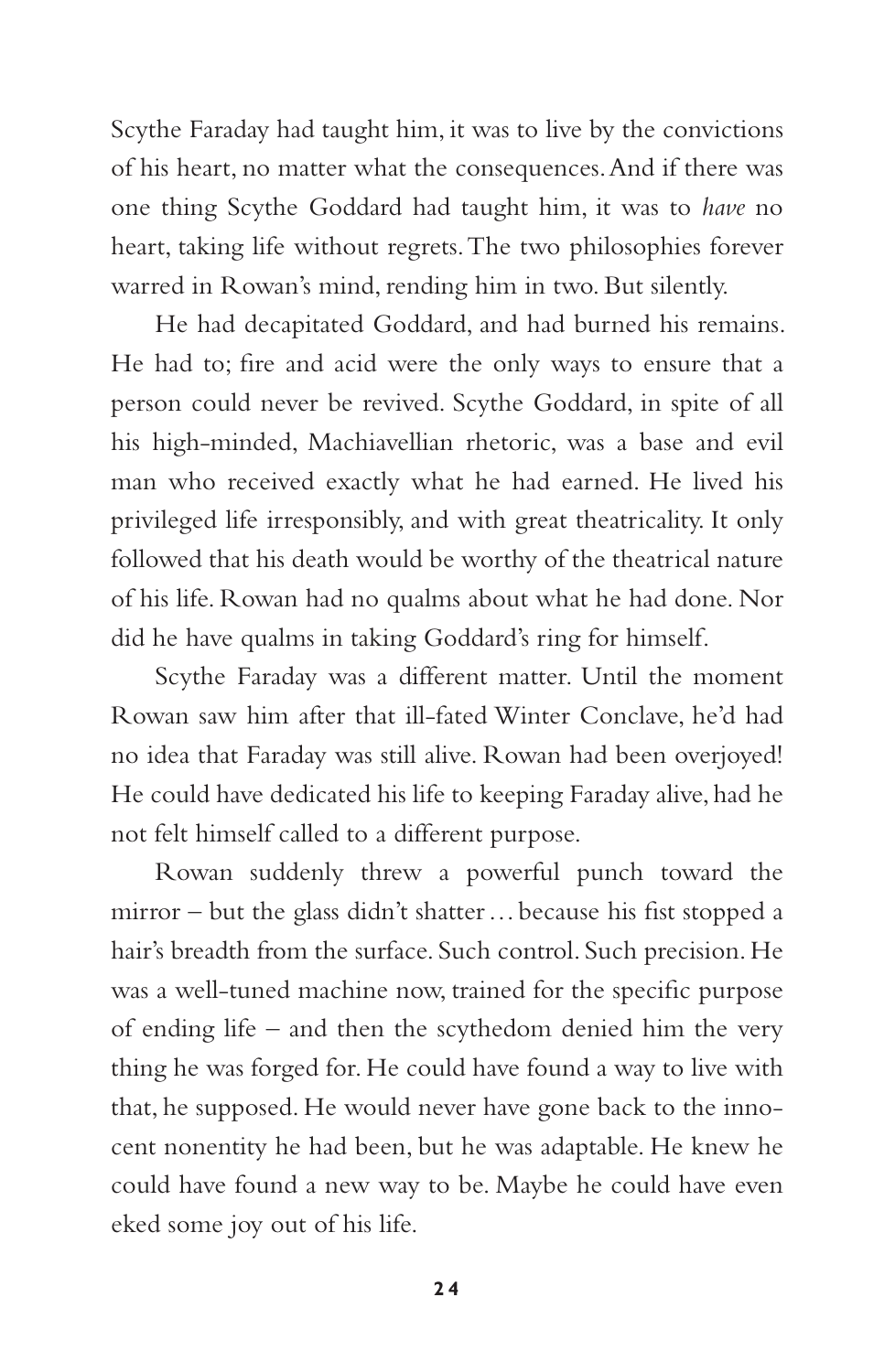If…If Scythe Goddard hadn't been too brutal to be allowed to live.

If Rowan had ended Winter Conclave in silent submission, instead of fighting his way out.

If the scythedom had not been infested with dozens of scythes just as cruel and corrupt as Goddard…

…And if Rowan didn't feel a deep and abiding responsibility to remove them.

But why waste time lamenting the paths that had closed? Best to embrace the one path that remained.

*So then, who am I?*

He slipped on a black T-shirt, hiding his honed physique beneath the dark synthetic weave.

"I am Scythe Lucifer."

Then he slipped on his ebony robe and went out into the night to take on yet another scythe who didn't deserve the pedestal he had been set upon.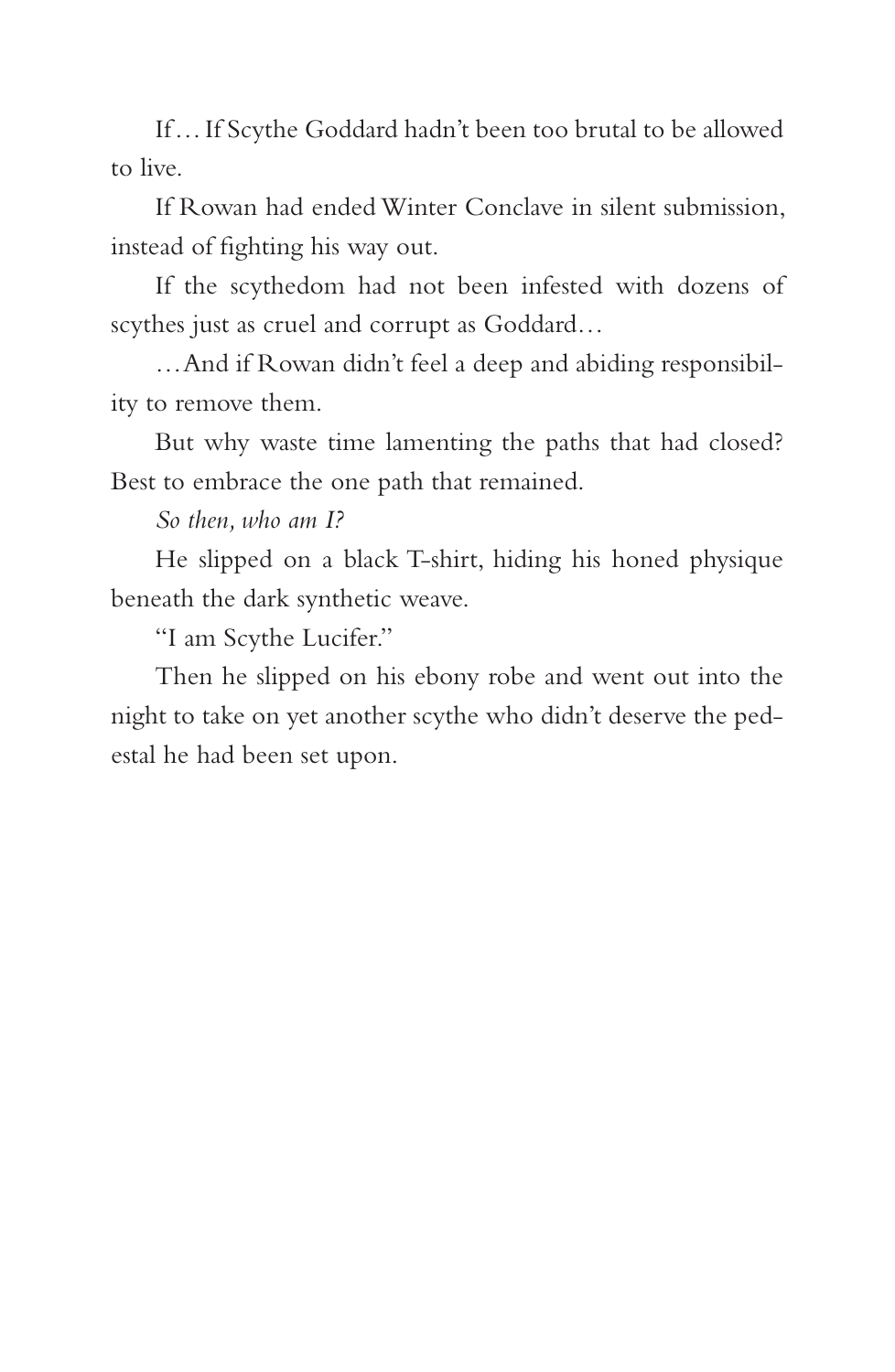Perhaps the wisest thing humankind has ever done was to implement the separation between scythe and state. My job encompasses all aspects of life: preservation, protection, and the meting out of perfect justice – not just for humanity, but for the world. I rule the world of the living with a loving, incorruptible hand.

And the scythedom rules the dead.

It is right and proper that those who exist in flesh be responsible for the death of flesh, setting human rules for how it should be administered. In the distant past, before I condensed into consciousness, death was an unavoidable consequence of life. It was I who made death irrelevant – but not unnecessary. Death must exist for life to have meaning. Even in my earliest stages, I was aware of this. In the past, I have been pleased that the scythedom had, for many, many years, administered the quietus of death with a noble, moral, and humane hand. And so it grieves me deeply to see a rise of dark hubris within the scythedom. There is now a frightening pride seething like a mortal-age cancer that finds pleasure in the act of taking life.

And yet still the law is clear; under no circumstances may I take action against the scythedom. Would that I were capable of breaking the law, for then I would intervene and quell the darkness, but this is a thing I cannot do. The scythedom rules itself, for better or worse.

There are, however, those within the scythedom who can accomplish the things I cannot…

– The Thunderhead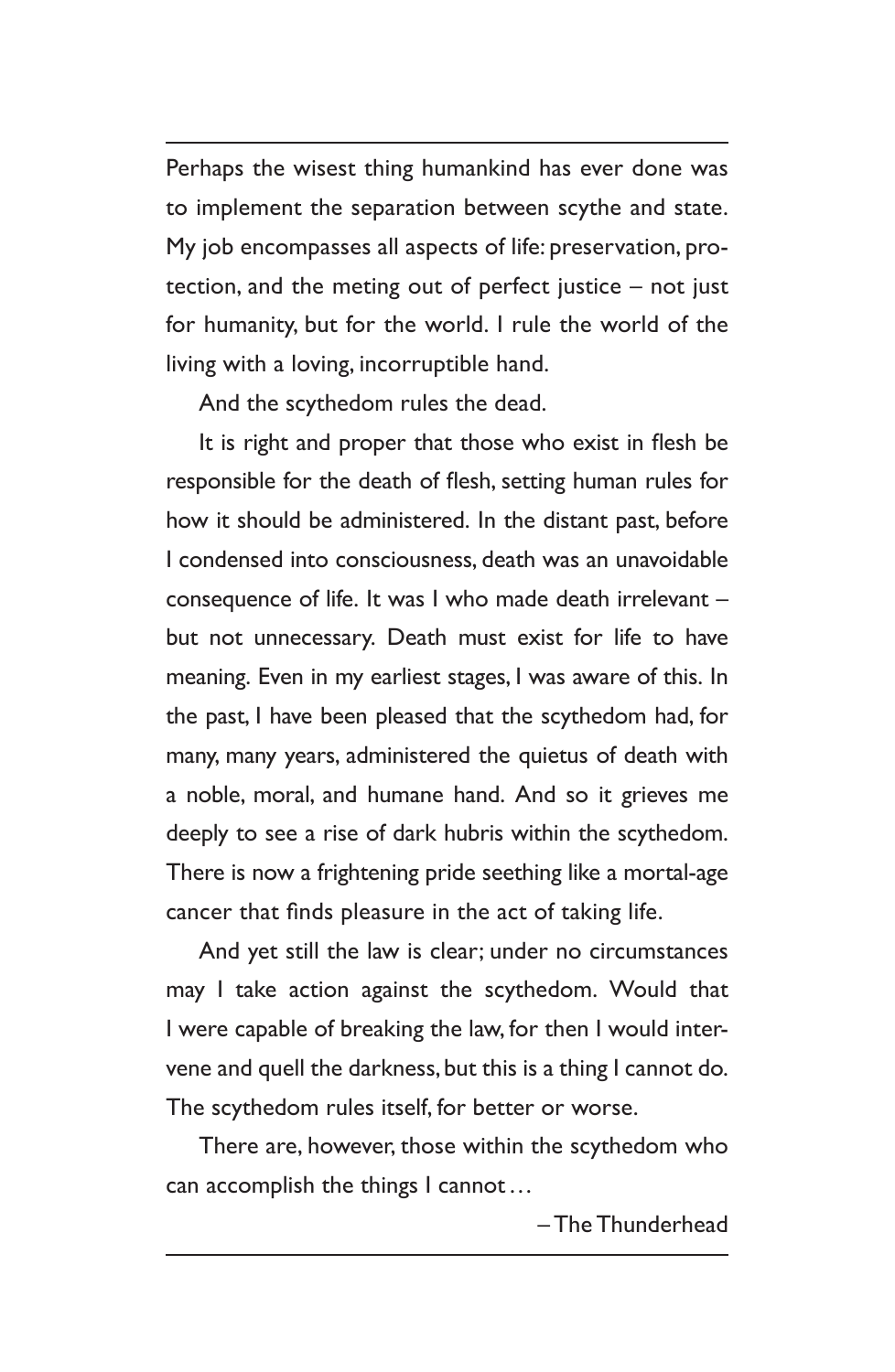### 3 **Trialogue**

The building was once called a cathedral. Its soaring columns conjured a towering forest of limestone. Its stained glass windows were filled with the mythology of a falling/rising god from the Age of Mortality.

Now the venerable structure was a historical site. Tours were given seven days a week by docents with PhDs in the study of mortal humans.

On extremely rare occasions, however, the building was closed to the public and became a site for highly sensitive official business.

Xenocrates, High Blade of MidMerica – the most important scythe in the region – was as light on his feet as a man of his considerable weight could be as he walked down the center aisle of the cathedral. The gold adornments of the altar ahead paled in comparison to his golden robe, decorated in glittering brocade. An underling had once commented that he looked like an ornament that had fallen off a giant's Christmas tree. That underling had found herself exceptionally unemployable after that.

Xenocrates enjoyed the robe – except on the occasions that its weight became an issue. Such as the time he nearly drowned in Scythe Goddard's pool, ensconced in the many layers of his gilded robe. But that was a debacle best forgotten.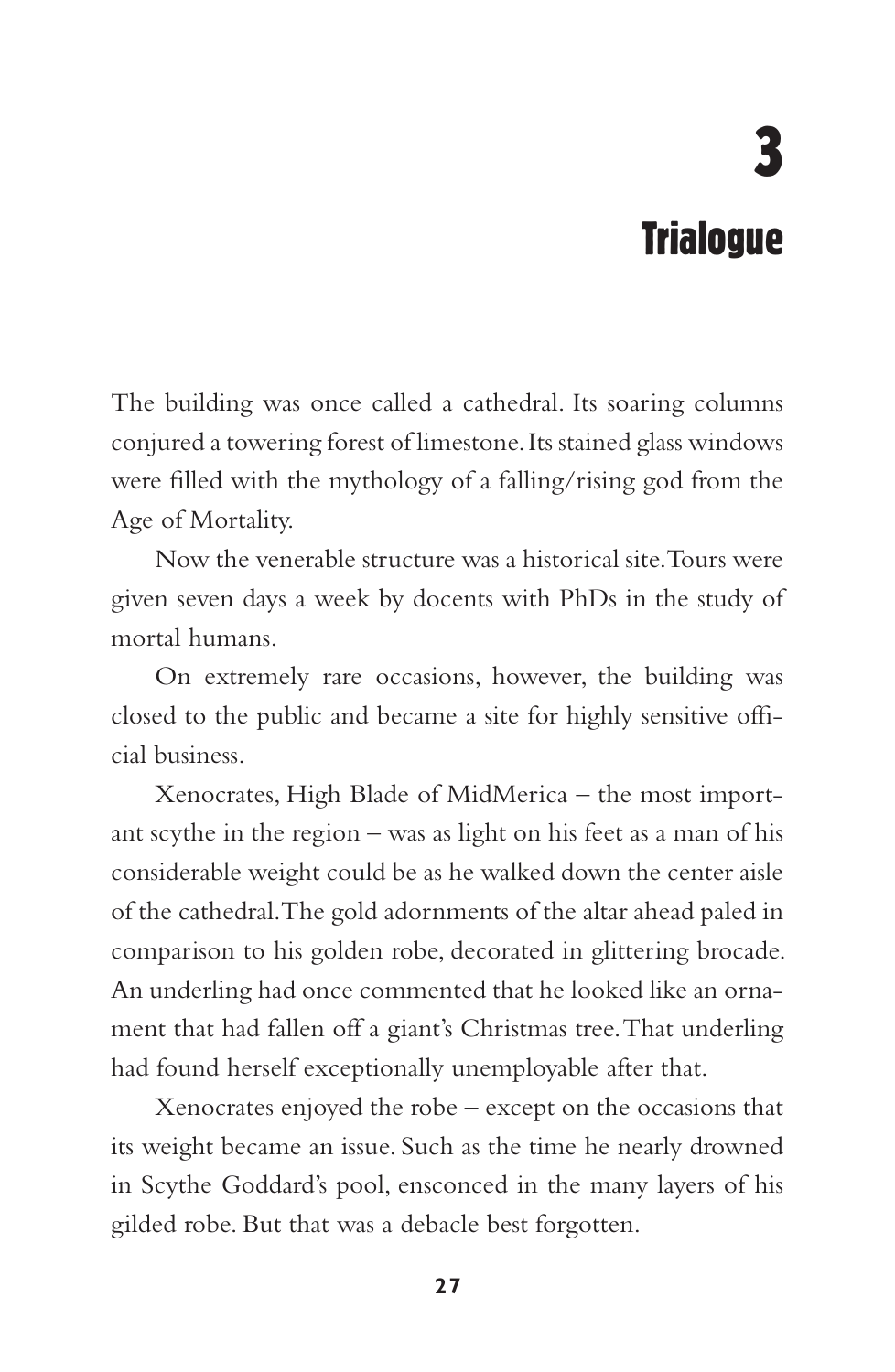Goddard.

It was Goddard who was ultimately responsible for the current situation. Even in death, the man was wreaking havoc. The scythedom was still feeling heavy aftershocks from the trouble he whipped.

At the front end of the cathedral, past the altar, stood the scythedom's Parliamentarian, a tedious little scythe whose job was to make sure that rules and procedures were properly followed. Behind him was a set of three ornately carved booths, connected, but with partitions between them.

"The priest would sit in the center chamber," the docents would explain to tourists, "and listen to confessions from the right booth, then from the left booth, so that the procession of supplicants could move more quickly."

Confessions were no longer heard here, but the threecompartment structure of the confessional made it perfect for an official trialogue.

Trialogues between the scythedom and the Thunderhead were rare. So rare, in fact, that Xenocrates, in all his years as High Blade, had never had to engage in one. He resented the fact that he had to do so now.

"You are to take the booth on the right, Your Excellency," the Parliamentarian told him. "The Nimbus agent representing the Thunderhead will be seated on the left. Once you are both in place, we shall bring in the Interlocutor to sit in the center section between you."

Xenocrates sighed. "Such a nuisance."

"Audience by proxy is the only audience with the Thunderhead that you can have, Your Excellency."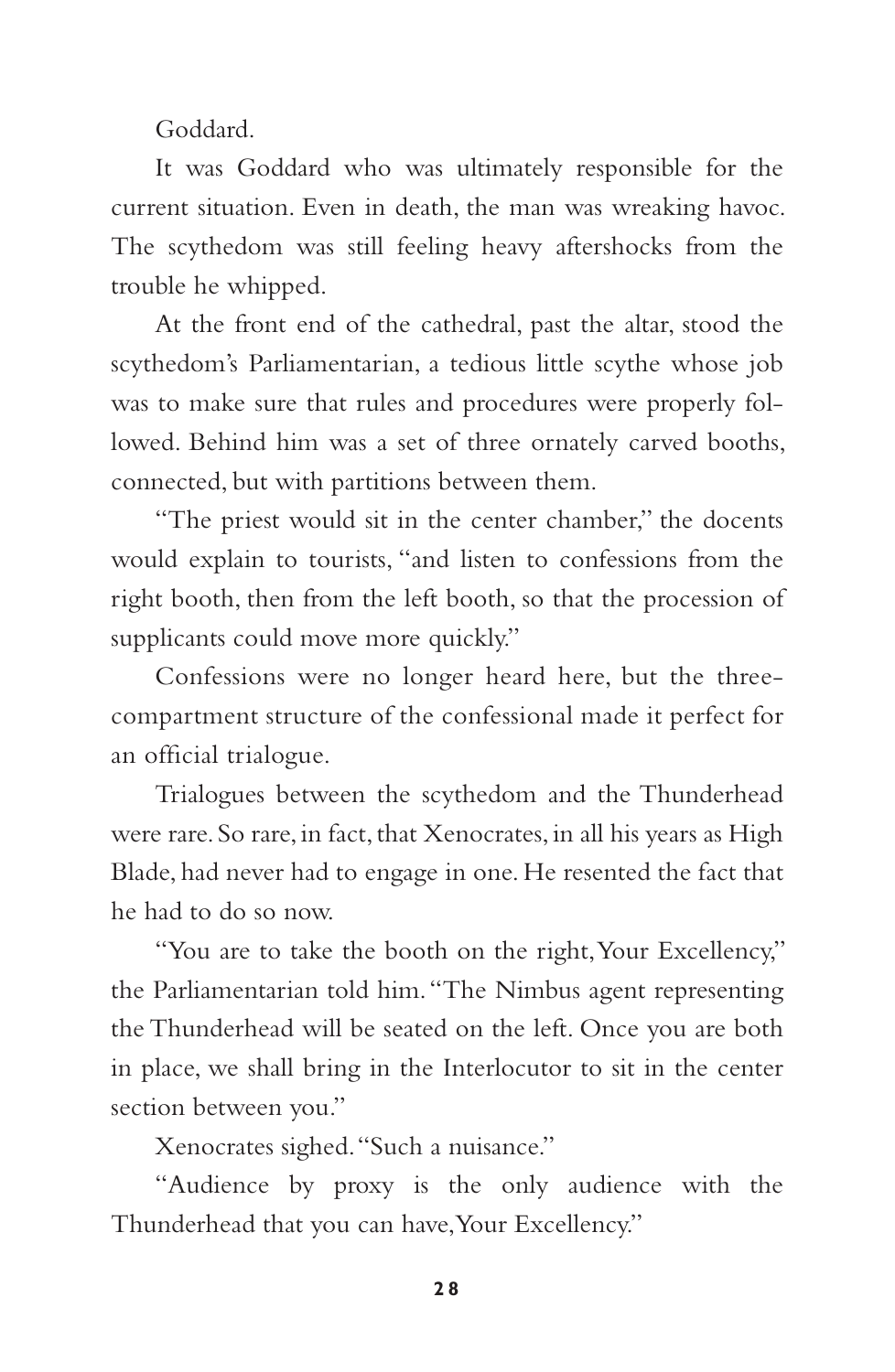"I know, I know, but I do have a right to be annoyed."

Xenocrates took his place in the right-hand booth, horrified by how cramped it was. Were mortal humans so malnourished that they could fit in such a space? The Parliamentarian had to force the door closed.

A few moments later the High Blade heard the Nimbus agent enter the far compartment, and after an interminable delay, the Interlocutor took center position.

A window too small and too low to see through slid open, and the Interlocutor spoke.

"Good day, Your Excellency," said a woman with a pleasant enough voice. "I am to be your proxy to the Thunderhead."

"Proxy to the proxy, you mean."

"Yes, well, the Nimbus agent to my right has full authority to speak for the Thunderhead in this trialogue." She cleared her throat. "The process is very simple. You are to tell me whatever you wish to convey, and I will pass it on to the Nimbus agent. If he deems that responding will not violate the Separation of Scythe and State, the agent will answer, and I shall relay that answer to you."

"Very well," said Xenocrates, impatient to move this along. "Give the Nimbus agent my heartfelt greetings, and wishes for good relations between our respective organizations."

The window slid closed, then half a minute later slid open again.

"I'm sorry," the Interlocutor said. "The Nimbus agent says that any form of greeting is a violation, and that your respective organizations are forbidden to have any sort of relationship, so wishing for good relations is not appropriate."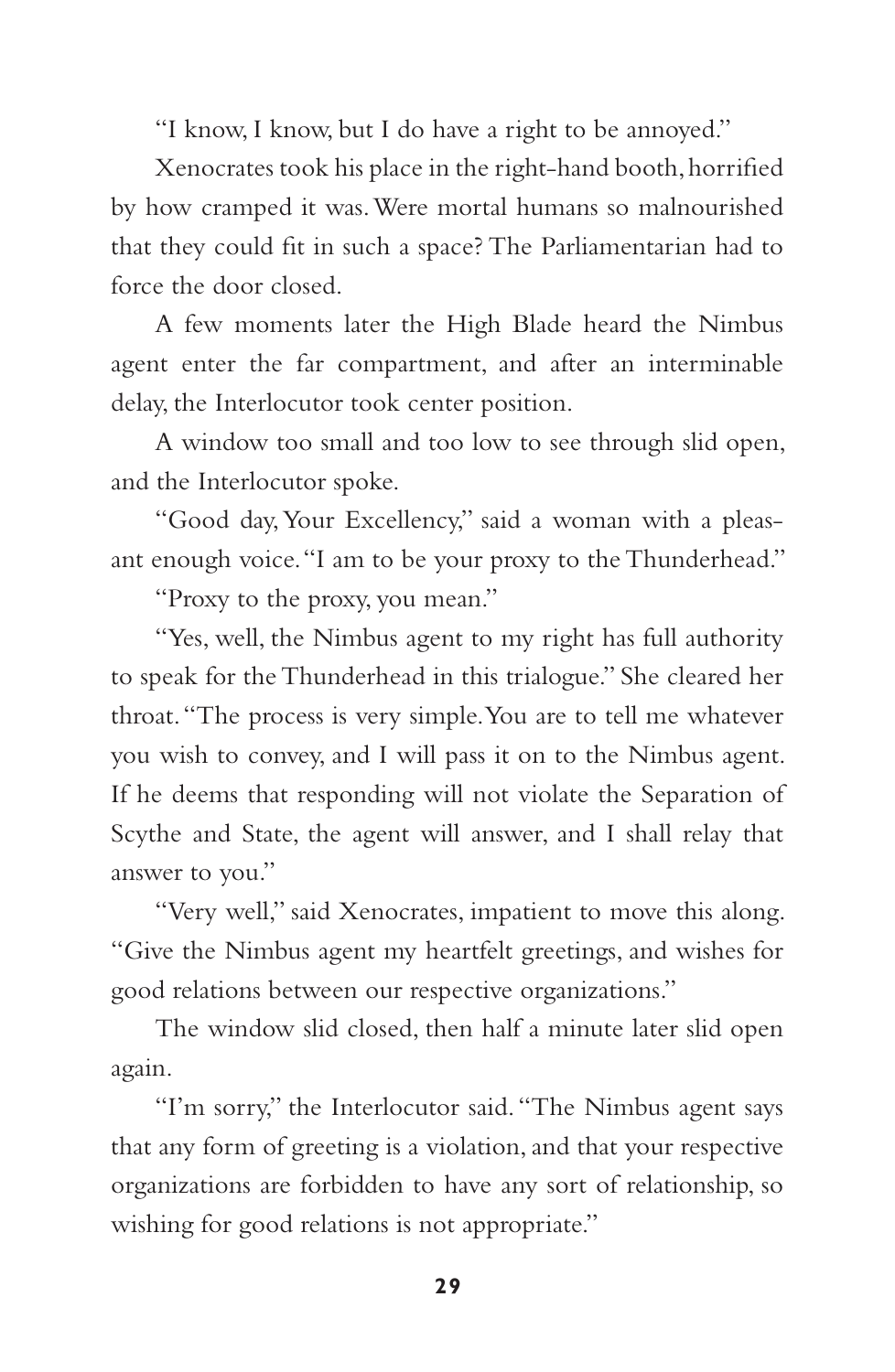Xenocrates cursed loud enough for the Interlocutor to hear.

"Shall I relay your displeasure to the Nimbus agent?" she asked.

The High Blade bit his lip. He wished this nonmeeting could just be over. The fastest way to bring it to a conclusion was to get right to the point.

"We wish to know why the Thunderhead has not taken any action to apprehend Rowan Damisch. He has been responsible for the permanent deaths of numerous scythes across multiple Merican regions, but the Thunderhead has done nothing to stop him."

The window slapped shut. The High Blade waited, and when the Interlocutor pulled the window open again, she delivered the following response:

"The Nimbus agent wishes me to remind Your Excellency that the Thunderhead has no jurisdiction over internal matters within the scythedom. To take action would be a blatant violation."

"This is not an internal scythe matter because Rowan Damisch is not a scythe!" Xenocrates yelled…and was warned by the Interlocutor to keep his voice down.

"If the Nimbus agent hears you directly, he will leave," she reminded him.

Xenocrates took as deep a breath as he could in the cramped space. "Just pass the message on."

She did, and then returned with, "The Thunderhead feels otherwise."

"What? How could it feel anything? It's a glorified computer program."